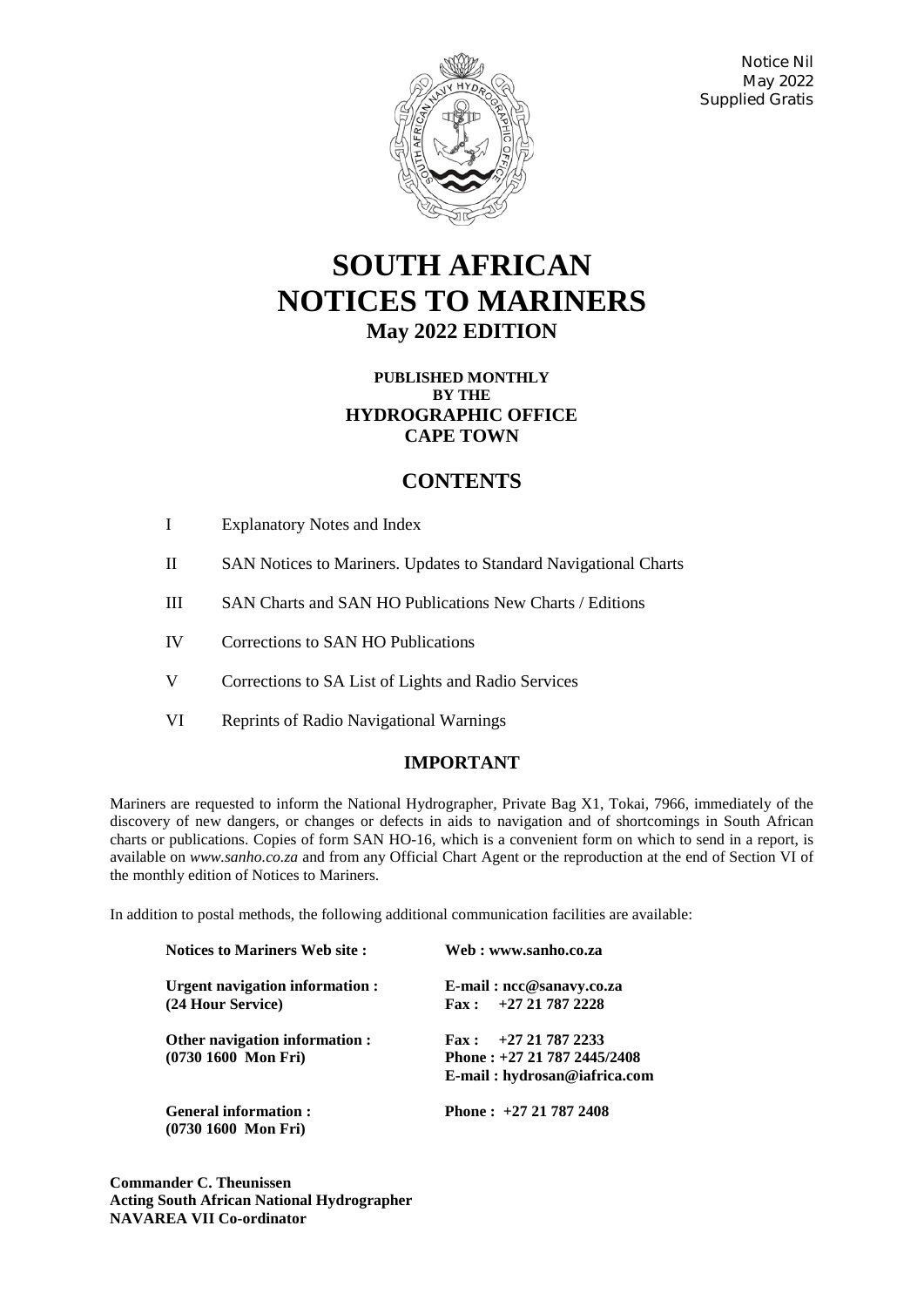## **INDEX OF CHARTS AND PUBLICATIONS AFFECTED**

| <b>Charts</b>                                          | <b>Notices</b> | <b>Pages</b> |
|--------------------------------------------------------|----------------|--------------|
| Nil                                                    | ۰              |              |
| <b>Publications</b>                                    | <b>Notices</b> | Pages        |
| Nil                                                    | ٠              |              |
| <b>Charts – New Charts / Editions</b>                  | <b>Notices</b> | Pages        |
| Nil                                                    |                |              |
| <b>Publications – New Publications / Editions</b>      | <b>Notices</b> | Pages        |
| Nil                                                    | ۰              |              |
| <b>Charts and Publications - Permanently Withdrawn</b> | <b>Notices</b> | Pages        |
| Nil.                                                   |                |              |

#### **Spheroid / GPS Positions**

All positions quoted in these Notices are referred to the **WGS Spheroid**, unless otherwise indicated.

On chart scales of **1: 150 000 and smaller**, positions from **GPS receivers** set to **WGS 84** may be plotted directly on these charts. Mariners are warned that **insertion of Clarke 1880 (or other) positions on Automatic Plotters which are set to WGS 84 Spheroid can result in inaccurate navigation practices.**

#### **Temporary and Preliminary Notices**

These are indicated by (T) or (P) after the notice number. These are printed on one side of the paper in order that they may be cut and filed and are placed at the end of Section II. To assist in filing, the year is indicated after the notice number. **Information from these notices is not included on charts before issue**; charts should be updated in pencil on receipt.

#### **Permanent Notices**

Permanent corrections in Section II are marked by a star adjacent to the notice number to indicate that the notice is based on original information. Periodic lists of permanent corrections pertaining to affected navigational charts and publications are published annually and copies may be obtained from the Hydrographic Office or through a Chart Agent.

#### **Chart Corrections**

Further details are contained in NP100 The Mariner's Handbook which should be consulted for the correct procedures of filing, inserting and noting all types of corrections on nautical charts and other hydrographic Publications. The Handbook may be obtained from Admiralty Chart Agents in Cape Town and Durban. Consult SAN HO-6 for Symbols and Abbreviations used on SAN Charts and NP735 for an illustrated explanation of the IALA Maritime Buoyage System.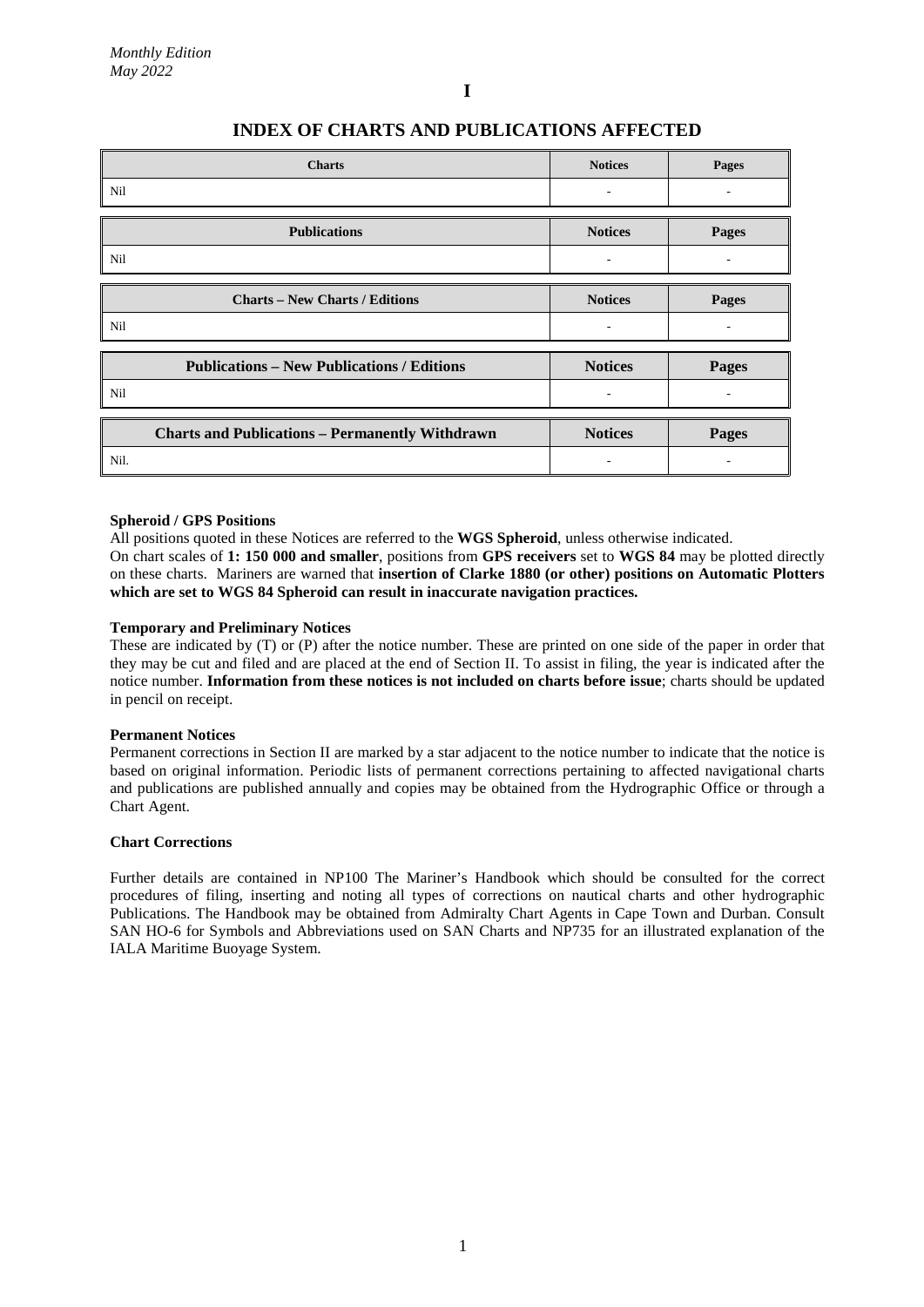## **GUIDANCE NOTES FOR VIEWING AND PRINTING NOTICES USING ADOBE ACROBAT**

For optimum results when viewing and printing material from the PDF digital files please note the following:

When printing data from the files, ensure the Fit to Page icon in the Adobe Acrobat print menu is switched off before printing. Otherwise large text pages will be compressed, or large size Blocks may not fit the chart.

If printing text or monochrome NM Blocks, the minimum specification is an Inkjet or good quality Laser Postscript printer with at least 6 MB of memory. (NB. If using a Postscript printer, ensure the Postscript printer driver is installed).

For printing Colour NM Blocks the minimum specification of printer is a good quality Ink Jet/Laser printer with 300 dpi resolution or greater.

If using certain types of Ink Jet printer ensure the setting is set to Dithered screening not Pattern screening.

Printed colour copies should be compared with the colour image on screen to ensure that all the colours have reproduced correctly. Printer property resolution and ink density may need to be increased or adjusted to obtain the best results.

Ensure the Colour Ink Cartridge is in accordance with the printer manufacturers specifications. Minimum paper specification for printing Colour NM Blocks is International paper size A4, thickness/weight 80 gms paper. (The same paper as used for NM Blocks in the NM Monthly). NB. (Ensure the paper quality is in accordance with the Printer manufacturers specifications).

#### **The National Hydrographer does not accept any liability for the display and printing of these digital Notices to Mariners on the user's equipment.**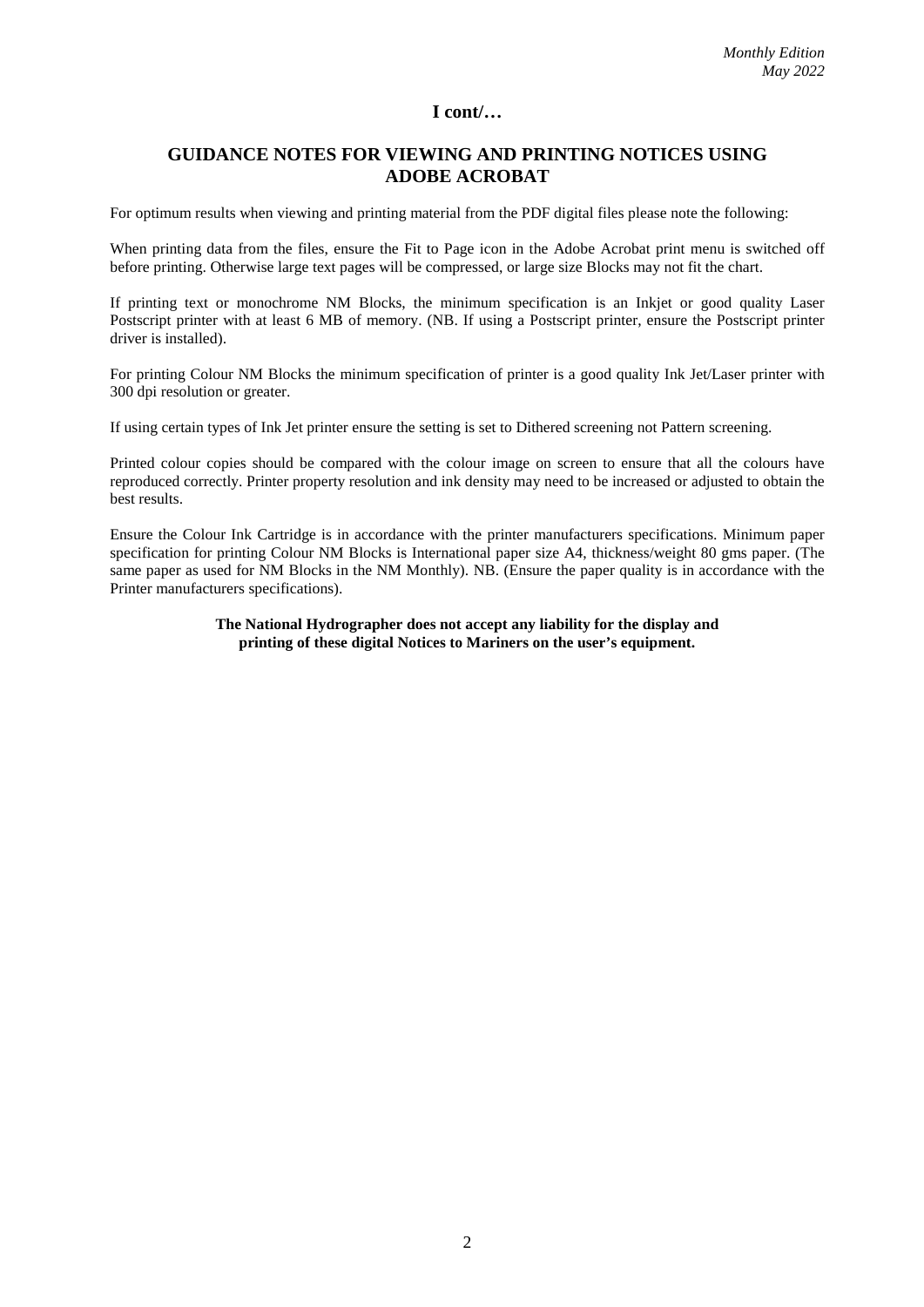## **TEMPORARY NOTICES AND PRELIMINARY NOTICES In force 13 June 2022**

## **CANCELLED NOTICES**

Nil

## **TEMPORARY NOTICES**

#### **2022 Series**

| 28(T)/22 | Namibia    | Port of Walvis Bay                                                                                                                                                                                                                                                                                     | Spit Buoy Racon N.<br>Chart SAN 1004 (INT 2612), 1005 (INT 2613)                                                                                                                                                                                            |
|----------|------------|--------------------------------------------------------------------------------------------------------------------------------------------------------------------------------------------------------------------------------------------------------------------------------------------------------|-------------------------------------------------------------------------------------------------------------------------------------------------------------------------------------------------------------------------------------------------------------|
| 29(T)/22 | Namibia    | <b>Walvis Bay Approaches</b>                                                                                                                                                                                                                                                                           | Oyster Lines And Buoys.<br>Chart SAN 1005 (INT 2613)                                                                                                                                                                                                        |
| 30(T)/22 | <b>RSA</b> | Offshore Adam se Baai                                                                                                                                                                                                                                                                                  | Current Meters.<br>Chart SAN 77 (INT 2650), 115                                                                                                                                                                                                             |
| 31(T)/22 | <b>RSA</b> | Port of Saldanha                                                                                                                                                                                                                                                                                       | Shoals.<br>Chart SAN 1012 (INT 2672)                                                                                                                                                                                                                        |
| 32(T)/22 | <b>RSA</b> | Port of Cape Town                                                                                                                                                                                                                                                                                      | Depths.<br>Chart SAN 1014 (INT 2682)                                                                                                                                                                                                                        |
| 33(T)/22 | <b>RSA</b> | Port of Port Elizabeth                                                                                                                                                                                                                                                                                 | Depths.<br>Chart SAN 1025 (INT 7532)                                                                                                                                                                                                                        |
| 34(T)/22 | <b>RSA</b> | Port of East London                                                                                                                                                                                                                                                                                    | Depths.<br>Chart SAN 1027 (INT 7541)                                                                                                                                                                                                                        |
| 35(T)/22 | <b>RSA</b> | Port of Durban                                                                                                                                                                                                                                                                                         | Depths.<br>Chart SAN 1031 (INT 7562)                                                                                                                                                                                                                        |
| 36(T)/22 | <b>RSA</b> | Port of Richards Bay                                                                                                                                                                                                                                                                                   | Depths.<br>Chart SAN 1033 (INT 7571)                                                                                                                                                                                                                        |
| 37(T)/22 | <b>RSA</b> | Richards Bay                                                                                                                                                                                                                                                                                           | Temporary Light Established.<br>Chart SAN 87 (INT 7570), 132, 133,<br>1032 (INT 7572), 1033 (INT 7571), SC 12                                                                                                                                               |
| 38(T)/22 | <b>RSA</b> | Sandy Point Harbour                                                                                                                                                                                                                                                                                    | Buoys.<br>Chart SAN 1009, SC 3                                                                                                                                                                                                                              |
| 39(T)/22 | <b>RSA</b> | Port of Saldanha                                                                                                                                                                                                                                                                                       | Wreck.<br>Chart SAN 1011 (INT 2673), 1012 (INT 2672),<br>SC <sub>2</sub>                                                                                                                                                                                    |
| 40(T)/22 | <b>RSA</b> | Laaiplek                                                                                                                                                                                                                                                                                               | Temporary Aids to Navigation and Reported<br>shoals.<br>Chart SAN SC 3                                                                                                                                                                                      |
| 43(T)/22 | <b>RSA</b> | Saldanha, Hoek van<br>Bobbejaan to Cape Maclear,<br>Cape Point to Paulsberg,<br>Smitswinkelbaai, Millers<br>Point to Oatland Point,<br>Roman Rocks, Mackerel Bay<br>to Kalkbaai, Muizenberg to<br>Swartklip, Seal Island, East<br>Shoal and Macassar to<br>Kleinmond, Mossel Bay to<br>Plettenberg Bay | Octopus Lines.<br>Chart SAN 79 (INT 2670), 81 (INT 7510), 82<br>(INT 7520), 118, 119, 120, 122, 123, 124, 150,<br>PEXA 150, 1010 (INT 2671), PEXA 1010, 1011<br>(INT 2673), 1012 (INT 2672), 1016, PEXA<br>1016, PEXA 1016A, 1017, 1020 (INT 7521),<br>1022 |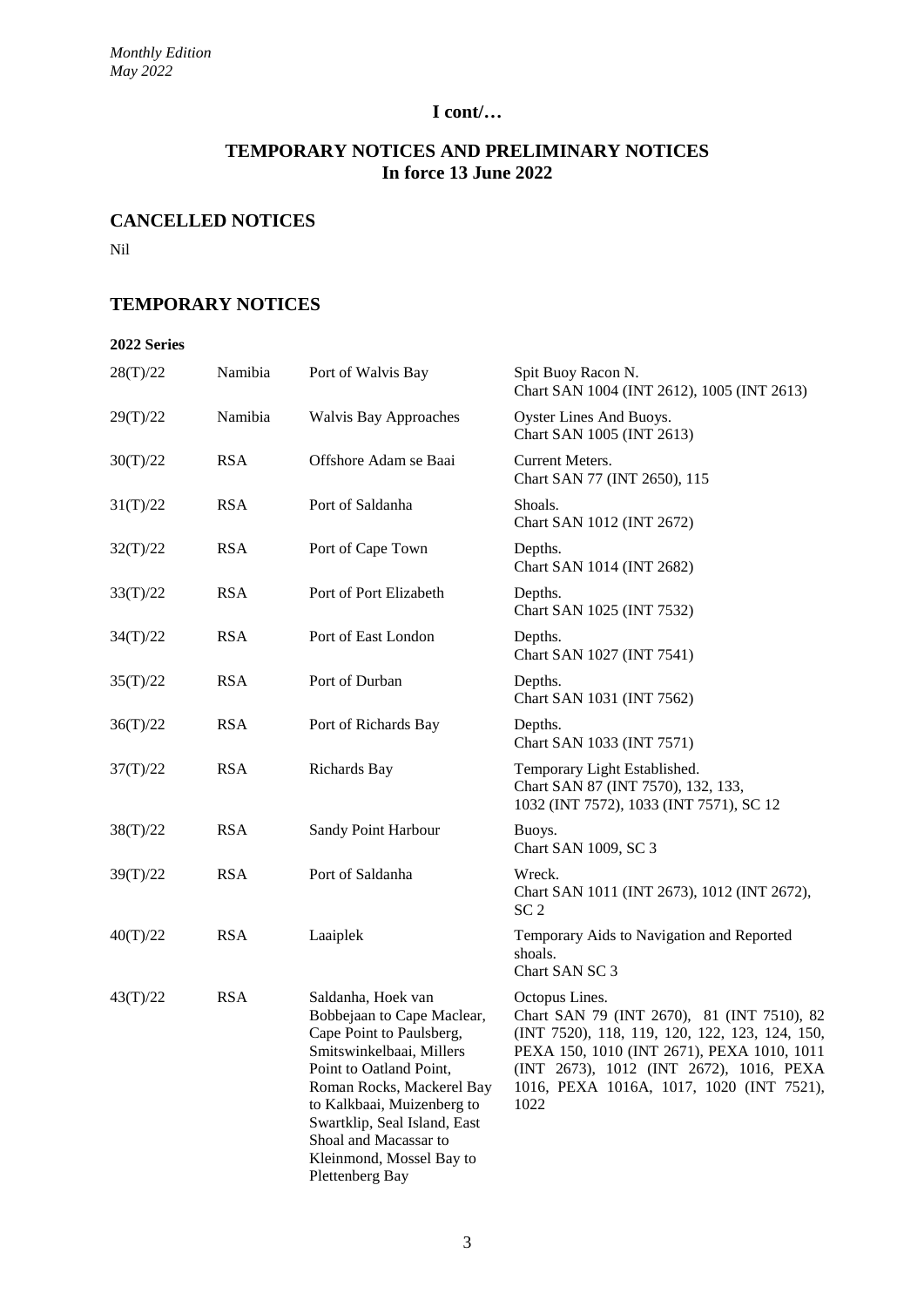| 45(T)/22 | <b>RSA</b> | Mossel Bay                       | Foul Ground.<br>Chart SAN 122, 123, 1020 (INT 7521)                                                                                       |
|----------|------------|----------------------------------|-------------------------------------------------------------------------------------------------------------------------------------------|
| 47(T)/22 | <b>RSA</b> | <b>West Coast</b>                | Magnetic Anomaly.<br>Chart SAN 1, 2, 5, 27 (INT 204)                                                                                      |
| 48(T)/22 | <b>RSA</b> | Saldanha Small Craft<br>Harbour  | Reported Shoals / Rocks.<br>Chart SAN 1012 (INT 2672), SC 2                                                                               |
| 49(T)/22 | <b>RSA</b> | Langebaan                        | Rocks, Depths, Absent Aids to Navigation.<br>Chart SAN SC 2                                                                               |
| 51(T)/22 | <b>RSA</b> | False Bay                        | Buoy.<br>Chart SAN 1017                                                                                                                   |
| 52(T)/22 | <b>RSA</b> | Mossel Bay                       | Mooring Buoy.<br>Chart SAN 81 (INT 7510), 82 (INT 7520), 122                                                                              |
| 53(T)/22 | <b>RSA</b> | Port of Durban                   | Reported Shoal.<br>Chart SAN 1030 (INT 7561), 1031 (INT 7562),<br><b>SC12</b>                                                             |
| 54(T)/22 | <b>RSA</b> | Port of Durban                   | Racon Not Operational.<br>Chart SAN 135, 1030 (INT 7561)                                                                                  |
| 57(T)/22 | <b>RSA</b> | Lambert's Bay, St. Helena<br>Bay | Dredging Operations.<br>Chart SAN 1003, 1009, SC 3                                                                                        |
| 58(T)/22 | <b>RSA</b> | Table Bay and False Bay          | Waverider Buoys Deployed.<br>Chart SAN 118, 119, 150, PEXA 150, 1013 (INT<br>2681), 1014 (INT 2682), 1016, PEXA 1016,<br>SC 4, SC 5       |
| 60(T)/22 | <b>RSA</b> | Simon's Town                     | Lights Intermittent.<br>Chart SAN PEXA 1016A, 1017                                                                                        |
| 61(T)/22 | <b>RSA</b> | False Bay                        | Whittle Rock Buoy and Racon.<br>Chart SAN 79 (INT 2670), 80 (INT 2680), 119,<br>150, PEXA 150, 1016, PEXA 1016, PEXA<br>1016A, SC 4, SC 5 |
| 62(T)/22 | <b>RSA</b> | Struisbaai                       | Directional Light Unlit.<br>Chart SAN SC 5                                                                                                |
| 63(T)/22 | <b>RSA</b> | Knysna                           | Shoals, Aids to Navigation.<br>Chart SAN 1021                                                                                             |
| 64(T)/22 | <b>RSA</b> | East London                      | Nahoon Point Light Unlit.<br>Chart SAN 127, 128, 1027 (INT 7541)                                                                          |

## **PRELIMINARY NOTICES**

**2021 Series**

Nil.

## **SUMMARY OF SAN CHARTS AND PUBLICATIONS PERMANENTLY WITHDRAWN**

Nil.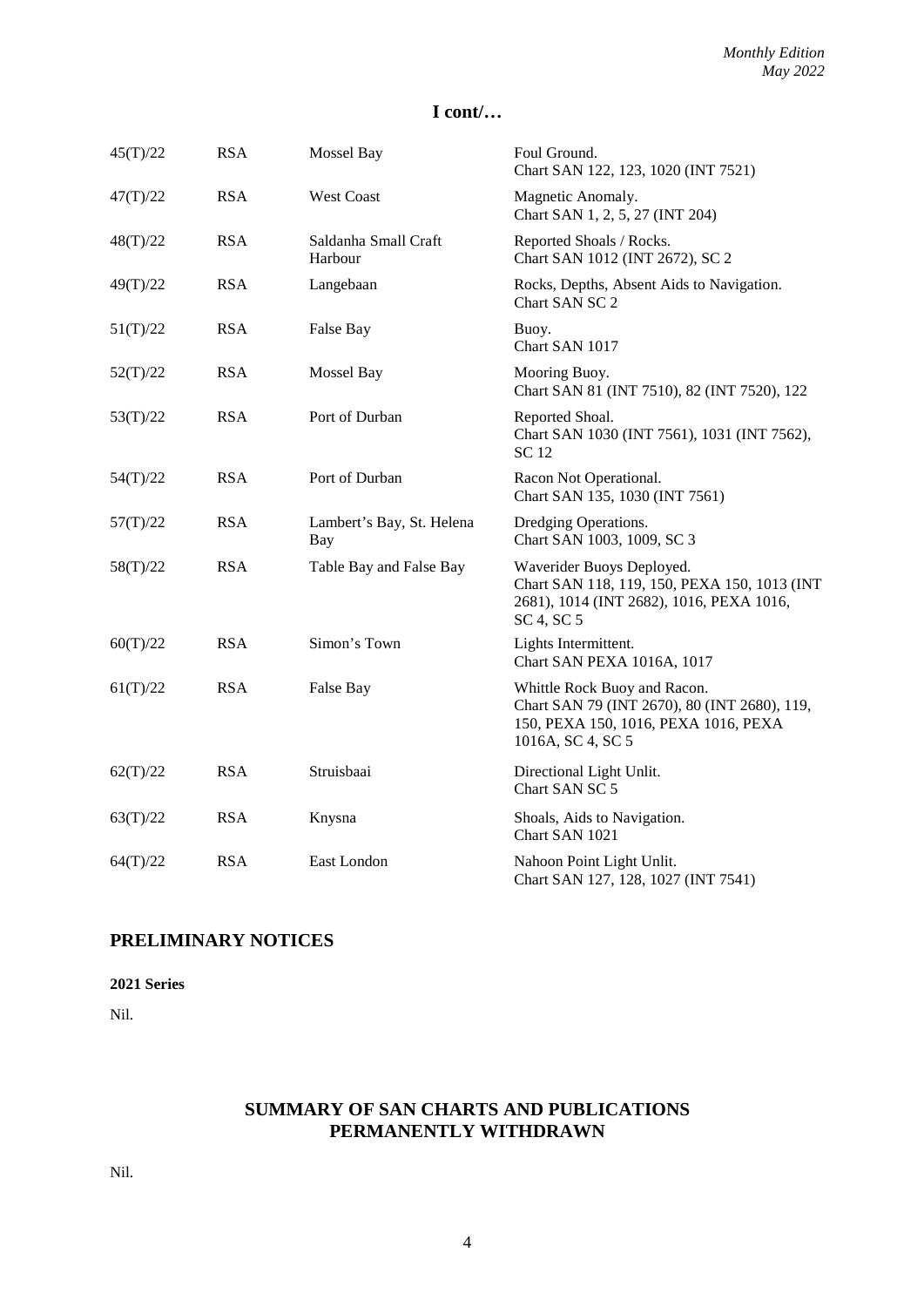#### **ERRATUM**

Nil.

#### **SA NAVY SAN CHARTS OF SOUTH AFRICA AND NAMIBIA THAT ARE REFERRED TO THE WGS 84 SPHEROID**

|                 |                 | 3               | 4               | 5.              |
|-----------------|-----------------|-----------------|-----------------|-----------------|
| 27 (INT 204)    | 28 (INT 700)    | 71 (INT 2590)   | 72 (INT 2600)   | 73 (INT 2610)   |
| 74 (INT 2620)   | 75 (INT 2630)   | 76 (INT 2640)   | 77 (INT 2650)   | 78 (INT 2660)   |
| 79 (INT 2670)   | 80 (INT 2680)   | 81 (INT 7510)   | 82 (INT 7520)   | 83 (INT 7530)   |
| 84 (INT 7540)   | 85 (INT 7550)   | 86 (INT 7560)   | 87 (INT 7570)   | 88 (INT 7580)   |
| 90 (INT 2051)   | 91 (INT 2052)   | 92 (INT 2053)   | 93 (INT 7050)   | 94 (INT 7051)   |
| 95 (INT 7052)   | 113             | 114             | 115             | 121             |
| 122             | 125             | 126             | 127             | 132             |
| 133             | 134             | 1002 (INT 2631) | 1003            | 1004 (INT 2612) |
| 1005 (INT 2613) | 1010 (INT 2671) | 1011 (INT 2673) | 1012 (INT 2672) | 1013 (INT 2681) |
| 1014 (INT 2682) | 1015            | 1016            | 1017            | 1020 (INT 7521) |
| 1021            | 1024 (INT 7531) | 1025 (INT 7532) | 1026 (INT 7533) | 1027 (INT 7541) |
| 1029 (INT 7563) | 1030 (INT 7561) | 1031 (INT 7562) | 1032 (INT 7572) | 1033 (INT 7571) |
| 2003 (INT 7745) | 2004 (INT 9056) | 2051            | 2053            | 2054            |
| 3001            | SC <sub>3</sub> | SC <sub>5</sub> | SC9             |                 |

#### **SA NAVY SAN CHARTS OF SOUTH AFRICA AND NAMIBIA THAT IS REFERRED TO THE CLARKE 1880 SPHEROID**

1. Corrections to be applied to positions obtained from GPS satellite receivers (based on the Global Positioning System (WGS 84) spheroid) for plotting on SAN nautical charts based on the Clarke 1880 (mod) spheroid.

#### **LARGE SCALE CHARTS**

| <b>CHART</b>    | <b>SHIFTS</b> (m) |           |  |
|-----------------|-------------------|-----------|--|
| <b>NUMBER</b>   | Latitude          | Longitude |  |
| <b>SAN 1009</b> | $-16$             | 64        |  |
| <b>SAN 1022</b> | $-12$             | 48        |  |

#### **1 : 150 000 AND SMALLER SCALE CHARTS**

Positions obtained from a GPS Receiver can be plotted directly on these charts as the shift is negligible.

#### **MISCELLANEOUS**

1. Mariners are advised that the primary and most reliable means of communication with the Hydrographic Office for all URGENT navigational correspondence is via facsimile to number : +27 21 787 2228.

2. Current and archived South African Notices to Mariners are available in PDF format on website **www.sanho.co.za**.

#### **GENERAL: SA NAVY HYDROGRAPHIC OFFICE CONTACT DETAILS**

1. Mariners and interested parties are advised to take note of the SA Navy Hydrographic Office **24 hour service contact details**. This will assist to prevent late action being taken on important navigational information.

2. The relevant contact details can be found on the front page of the monthly Notices to Mariners, as well as at website **www.sanho.co.za**.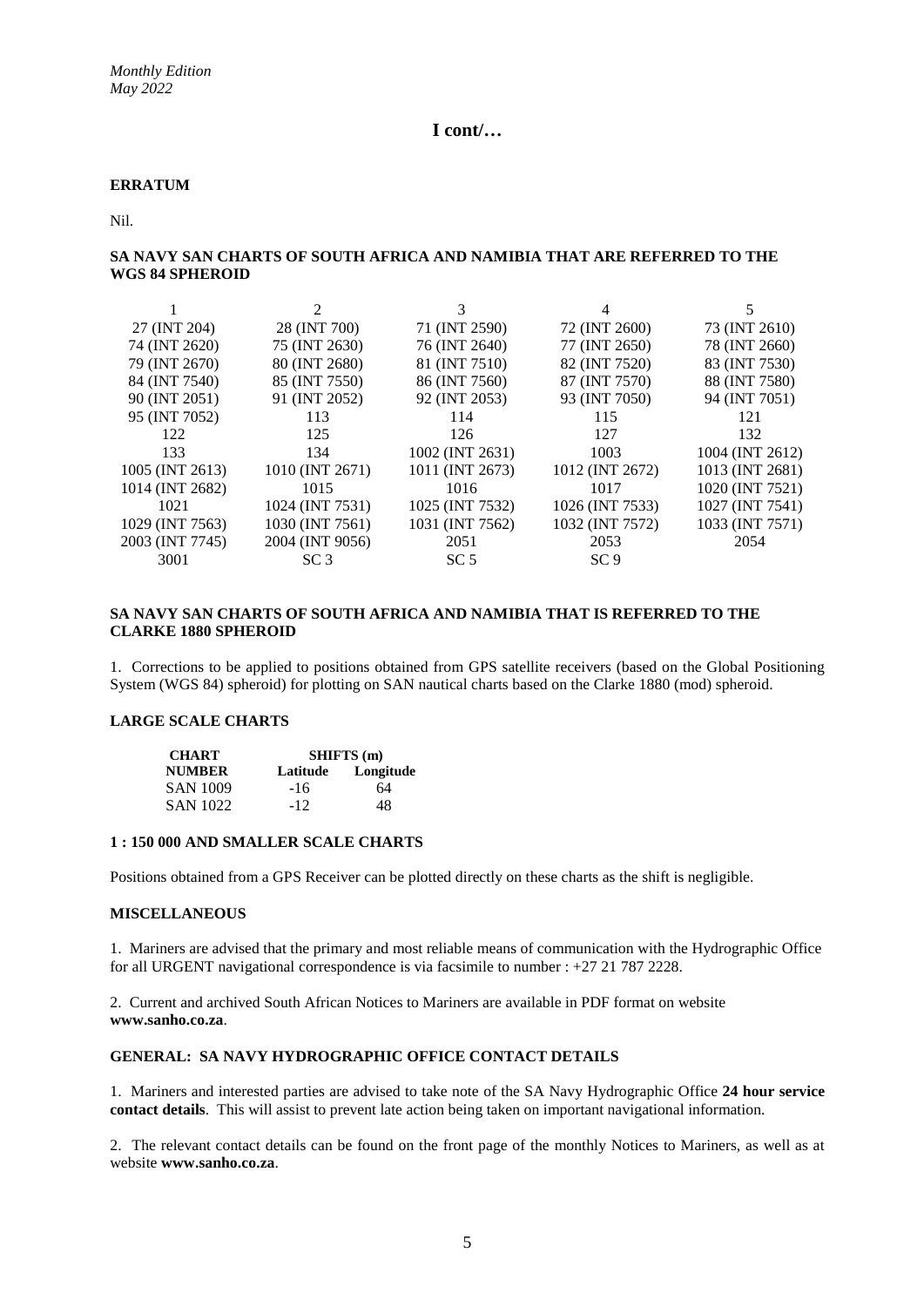#### **MERCHANT VESSEL VOLUNTARY REPORTING SCHEME AND SECURITY RELATED INFORMATION TO MARINERS**

#### **IMPORTANT: UPDATED VERSION (Previous update: May 2013 NTMs).**

1. Mariners and interested parties are advised to take note of the **NAVAREA IX Message 092** regarding the **Merchant Vessel Voluntary Reporting Scheme**. More detail is provided on **page 12 and 13** of this Notice to Mariners.

#### **CAUTION REGARDING USE OF ECDIS IN STANDARD DISPLAY MODE AND OPERATING ANOMALIES IDENTIFIED WITHIN ECDIS**

#### **IMPORTANT: UPDATED VERSION (Previous update: October 2012 NTMs).**

1. Mariners and interested parties are advised to take note of the **caution** regarding the use of ECDIS in **standard display mode**, the IHO notice regarding the importance of the **visual inspection** of passage plans and important issues regarding displayed information of certain versions. This includes certain **display anomalies** with relevant **advice**. More detail is provided from **pages 14 to 18** of this Notices to Mariners.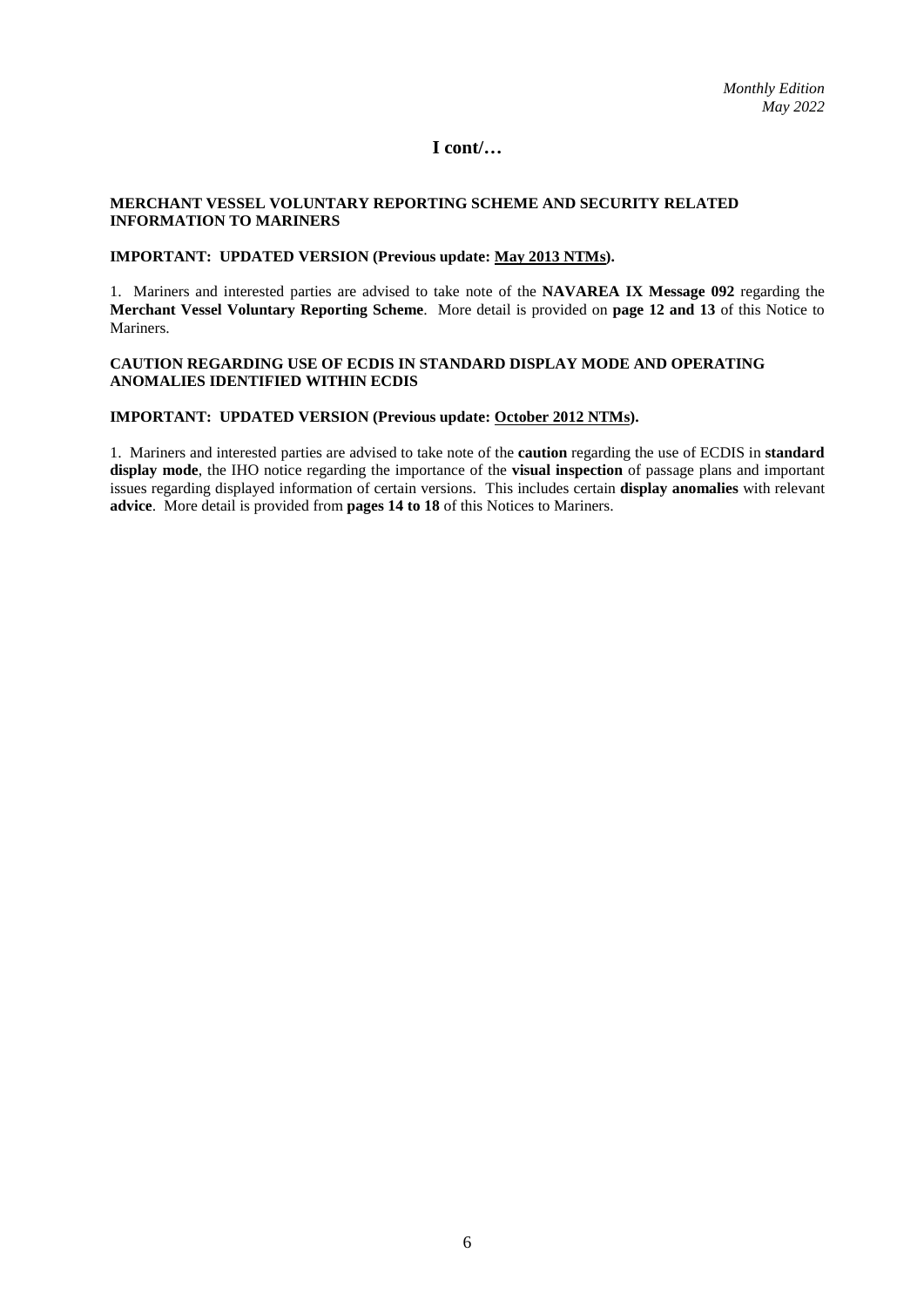Nil.

## **IIA**

**II**

## **LIST OF TEMPORARY AND PRELIMINARY NOTICES TO MARINERS ISSUED BY THE ANGOLAN MINISTRY OF TRANSPORT IN FORCE**

**Important Notice:** Mariners are advised that positions for Angolan Notices are referred to the WGS 84 Spheroid. Caution is therefore advised when plotting positions on large scale British Admiralty charts that are not based on the same spheroid.

#### **Nil prior to these Notices.**

**2021 Series**

Nil.

#### **IIB**

## **LIST OF TEMPORARY AND PRELIMINARY NOTICES TO MARINERS ISSUED BY THE MOZAMBIQUE INSTITUTE OF HYDROGRAPHY AND NAVIGATION (INAHINA) IN FORCE**

Mariners are advised to consult the monthly Notices to Mariners as published by INAHINA.

**Contact details:**

Instituto Nacional De Hidrografia E Navegacão Av. Karl Marx 153-5/12 P.O. Box 2089 Maputo Mozambique

Tel: 43 01 86/8 Fax: (258)-(1)-43 01 85-42 86 70 Telex: 6-619-Maputo-Mozambique E-mail: hidro@inahina.uem.mz

## **IIC**

## **LIST OF TEMPORARY AND PRELIMINARY NOTICES TO MARINERS ISSUED FOR MADAGASCAR IN FORCE**

**Important Notice:** Mariners are advised that positions for Madagascar Notices are referred to the WGS 84 Spheroid. Caution is therefore advised when plotting positions on large scale British Admiralty charts that are not based on the same spheroid.

#### **Nil prior to these Notices.**

#### **IIIA**

## **CHARTS AND PUBLICATIONS – NEW CHARTS/ EDITIONS ISSUED BY THE MOZAMBIQUE INSTITUTE OF HYDROGRAPHY AND NAVIGATION**

Nil.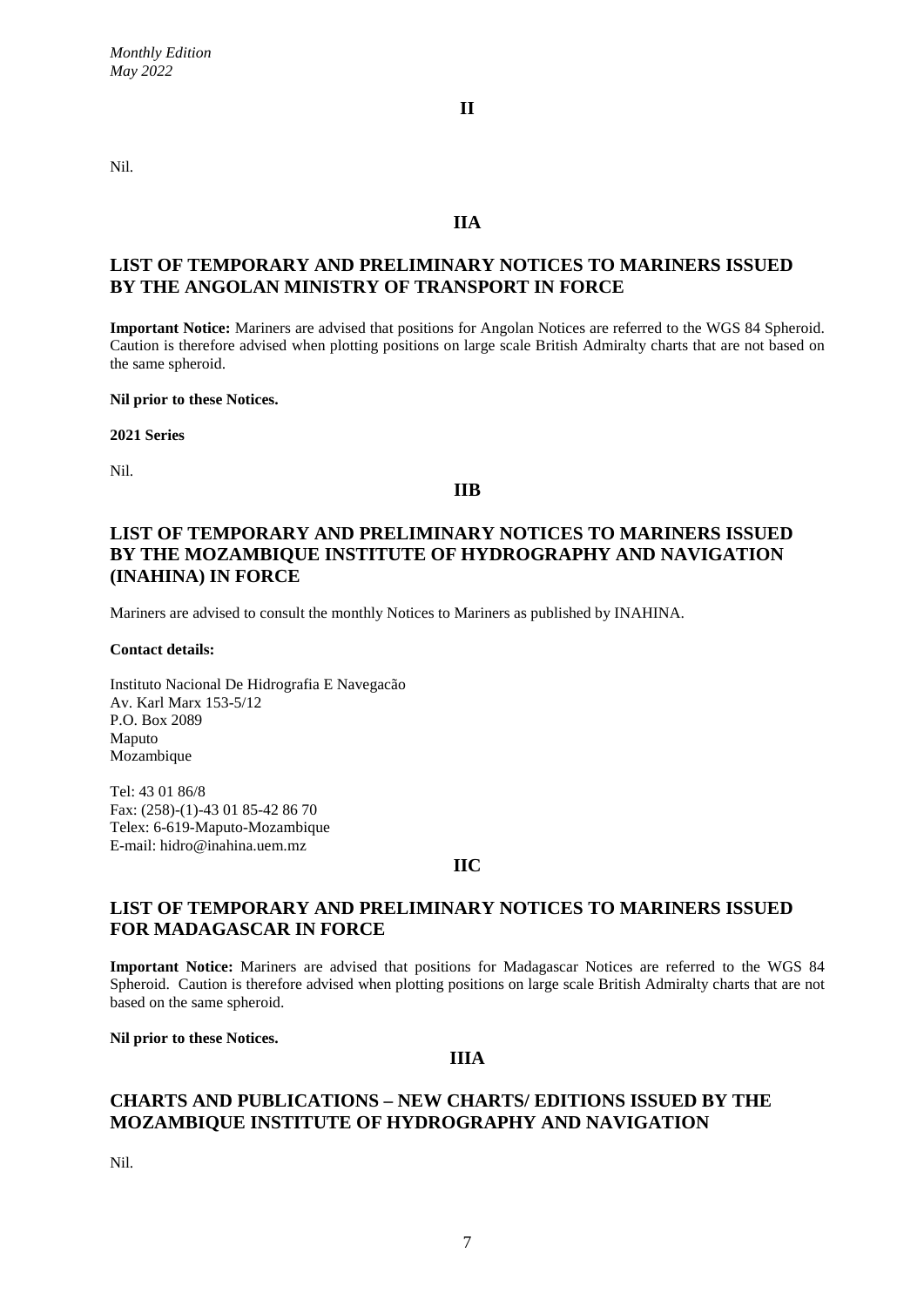## **IIIB**

## **CHARTS AND PUBLICATIONS – NEW CHARTS/ EDITIONS ISSUED FOR NAMIBIA**

Nil.

## **IIIC**

## **SAN HO CHARTS AND PUBLICATIONS - NEW CHARTS / EDITIONS**

Nil.

# **SAN HO CHARTS AND SAN HO PUBLICATIONS – PERMANENTLY WITHDRAWN** Nil.

#### **IV**

## **CORRECTIONS TO SAN HO PUBLICATIONS**

Nil.

## **V**

## **CORRECTIONS TO SA LIST OF LIGHTS AND RADIO SIGNALS - SAN HO-1 - 2011 EDITION**

Nil.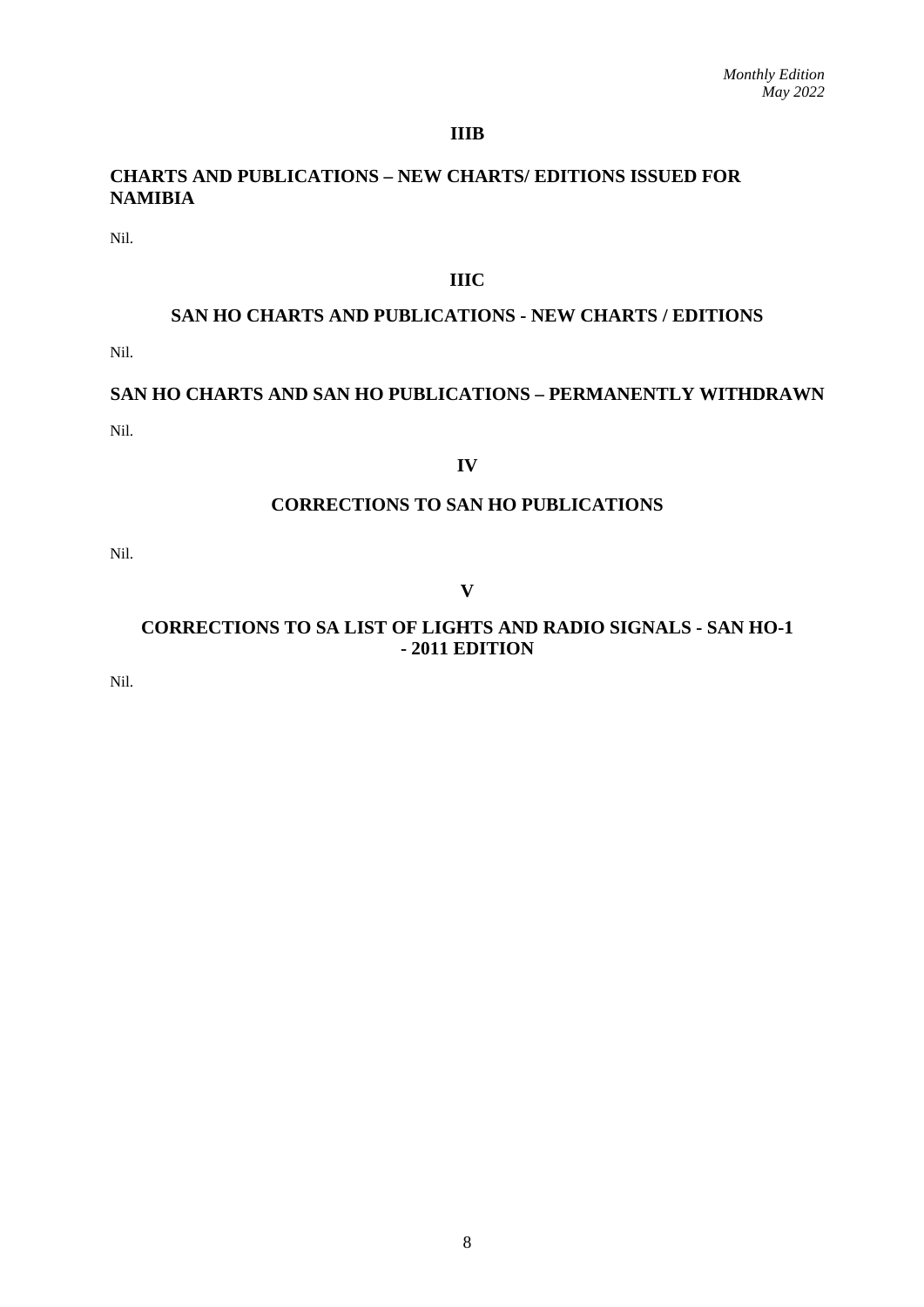## **NAVAREA VII Bulletins and Coastal Navigational Warning Messages in force as at 0630UTC on 13 June 2022**

See Annual NM 3/2022. Broadcast Warnings are available at Port Offices and remain valid until cancelled or until superseded by this and/or other broadcast bulletins. These are also available in digital format on website www.sanho.co.za. The website version is only updated during normal working hours. See front cover for contact information.

#### **NAVAREA VII MESSAGES**

#### 2022 Series

- 053 South Atlantic Ocean NE Sector Angola Mooring Buoys and FPSOs.
- 055 Indian Ocean SW Sector Mozambique Lighthouse Unlit.
- 246 South Atlantic Ocean NE Sector Offshore Lüderitz Kelp Farm.
- 251 Indian Ocean SW Sector Port of Maputo Buoys Out of Position.
- 252 Indian Ocean SW Sector Vessel Missing.
- 266 South Atlantic and Indian Sector Rig List.
- 274 South Atlantic Ocean NE Sector Mining Operation.
- 275 Messages in Force.

#### **COASTAL NAVWARNING MESSAGES**

#### 2022 Series

- 057 South Coast Offshore Cape Infanta Buoy.
- 222 South Coast Algoa Bay Anchor Left.
- 251 Namibia Offshore Lüderitz Kelp Farm.
- 270 South Coast Offshore Cape Recife Anchor Left.
- 303 South Coast False Bay Pyrotechnics Firing.
- 305 East Coast Offshore Port of Durban Underwater Cable Operation.
- 306 West Coast Offshore Hottentot Point Floating Rope and Buoys.
- 308 East Coast Cape St Lucia Light Unlit.
- 310 Namibia Mining Vessels.
- 313 Messages in Force.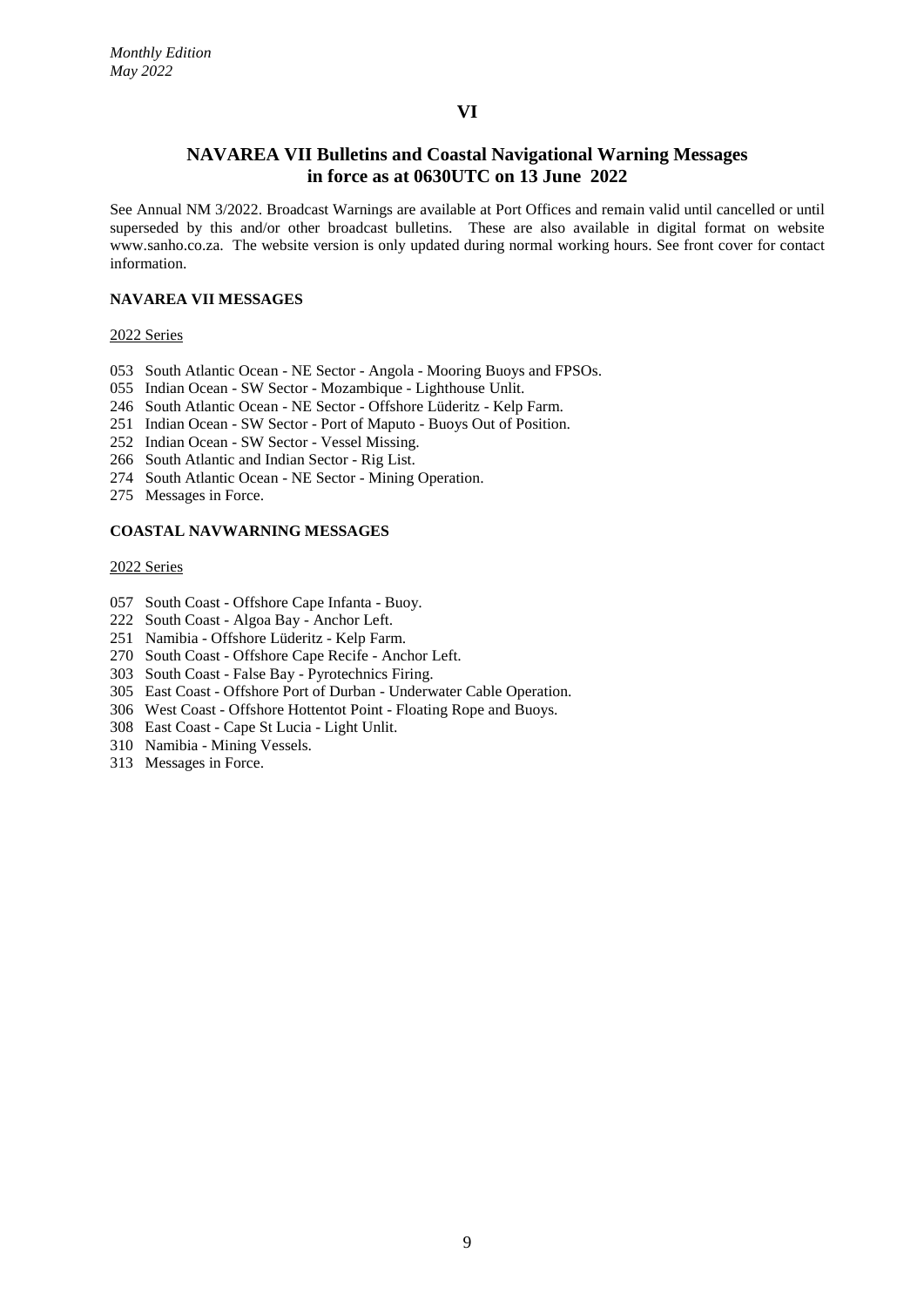## **VI ANNEX A**

## USA Government Special Warning in force 18 December 2001

## **SPECIAL WARNING NUMBER 120 WORLDWIDE**

1. Due to recent events in the Middle East and the American Homeland, U.S. Forces worldwide are operating at a heightened state of readiness and taking additional defensive precautions against terrorists and other potential threats. Consequently, all aircraft, surface vessels, and sub-surface vessels approaching U.S. Forces are requested to maintain radio contact with U.S Forces on bridge-to-bridge channel 16, international air distress (121.5 MHz VHF) or MILAIR distress (243.0 MHz UHF).

2. U.S. Forces will exercise appropriate measures in self-defence if warranted by the circumstances. Aircraft, surface vessels, and sub-surface vessels approaching U.S. Forces will, by making prior contacts as described above, help make their intentions clear and avoid unnecessary initiation of such defensive measures.

3. U.S. Forces, especially when operating in confined waters, shall remain mindful of navigational considerations of aircraft, surface vessels, and sub-surface vessels in their immediate vicinity.

4. Nothing in the Special Warning is intended to impede or otherwise interfere with the freedom of navigation or overflight of any vessel or aircraft, or to limit or expand the inherent self-defence rights of U.S. Forces. This Special Warning is published solely to advise of the heightened state of readiness of U.S. Forces and to request that radio contact be maintained as described above (Issued 16 Nov 2001).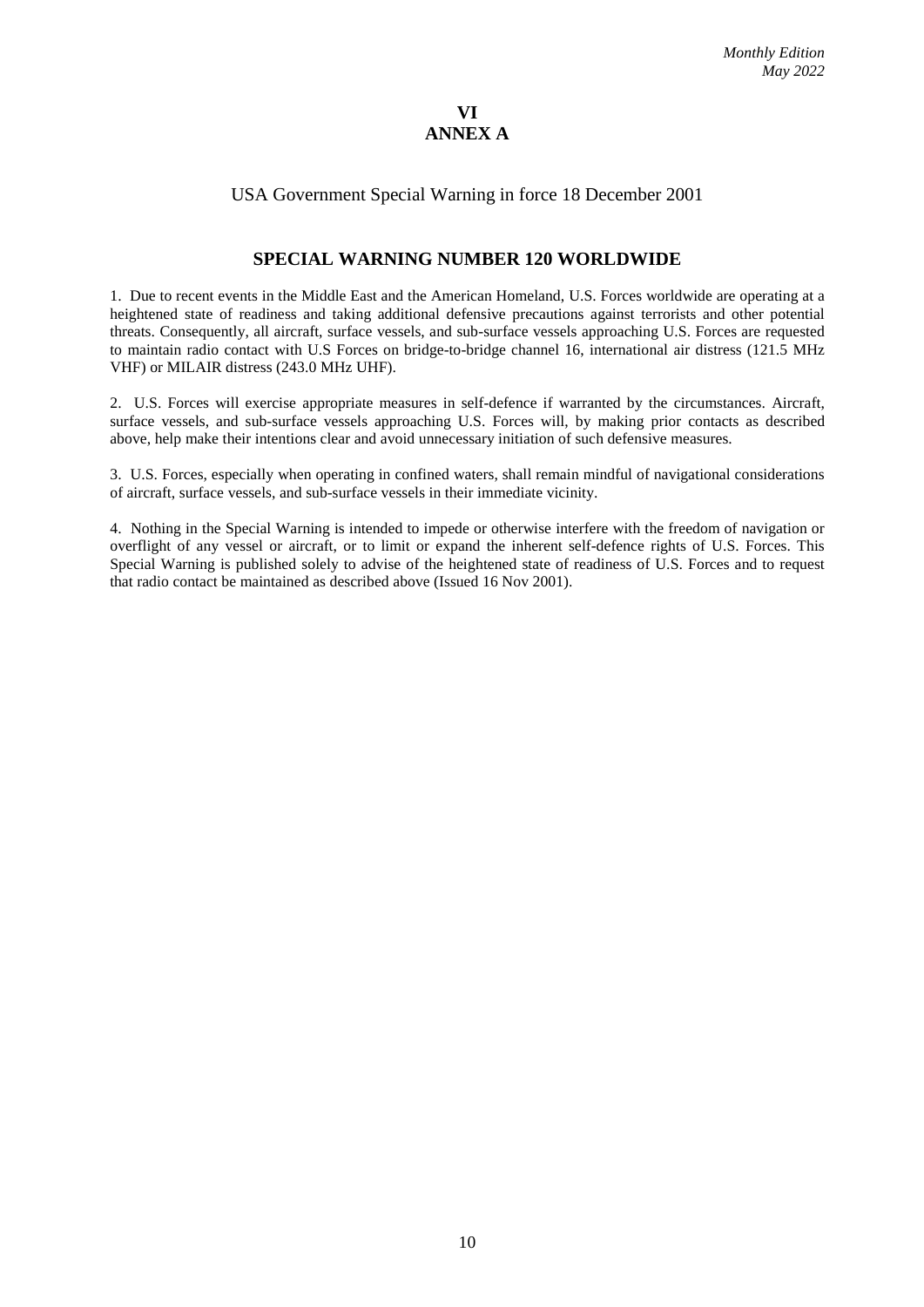## USA Government Special Warning in force 20 March 2003

## **SPECIAL WARNING NUMBER 121 PERSIAN GULF**

1. Coalition Naval Forces may conduct military operations in the Eastern Mediterranean Sea, Red Sea, Gulf of Aden, Arabian Sea, Gulf of Oman and Arabian Gulf. The timely and accurate identification of all vessels and aircraft in these areas are, critical to avoid the inadvertent use of force.

2. All vessels are advised that coalition Naval Forces are prepared to exercise appropriate measures in self-defense to ensure their safety in the event they are approached by vessels or aircraft. Coalition Forces are prepared to respond decisively to any hostile acts or indications of hostile intent. All maritime vessels or activities that are determined to be threats to Coalition Naval Forces will be subject to defensive measures, including boarding, seizure, disabling or destruction, without regard to registry or location. Consequently, surface vessels, sub-surface vessels and all aircraft approaching Coalition Naval Forces are advised to maintain radio contact on Bridge-to-Bridge channel 16, International Air Distress (121.5 MHZ VHF) or Military Air Distress (243.0 MHZ UHF).

3. Vessels operating in the Middle East, Eastern Mediterranean Sea, Red Sea, Gulf of Oman, Arabian Sea and Arabian Gulf are subject to query, being stopped, boarded and searched by US/Coalition warships operating in support of operations against Iraq. Vessels found to be carrying contraband bound for Iraq or carrying and/or laying Naval mines are subject to detention, seizure and destruction. This notice is effective immediately and will remain in effect until further notice.

## **SPECIAL WARNING NAVAREA II 193 OF 2016**

## **MARITIME SECURITY IN West Africa GULF OF GUINEA**

1. MDAT-GOG is a virtual reporting mechanism supporting the interregional architecture defined by the Yaoundé code of conduct. The primary output from the MDAT-GOG is to contribute by maintaining coherent maritime situational awareness in the Central and Western African maritime space, with the ability to inform and support industry, contributing to the safety and security of the mariner in the regional maritime domain. All vessels are encouraged to report to the MDAT-GOG using the existing reporting formats. The information supplied by vessels will be treated as commercially confidential.

2. The e-mail address for MDAT-GOG (h24) is: [watchkeepers@mdat-gog.org.](mailto:WATCHKEEPERS@MDAT-GOG.ORG) In emergency, vessels should telephone at the following number: +33 (0)2 98 22 88 88. The maritime security chart for the Gulf of Guinea in digital format, the reporting forms and the active security related information to mariners are available online in French version [\(http://diffusion.shom.fr/surete-golfe-guinee\)](http://diffusion.shom.fr/SURETE-GOLFE-GUINEE) and English version [\(www.ukho.gov.uk/productsandservices/martimesafety/pages/q6114.aspx\)](http://www.ukho.gov.uk/PRODUCTSANDSERVICES/MARTIMESAFETY/PAGES/Q6114.ASPX).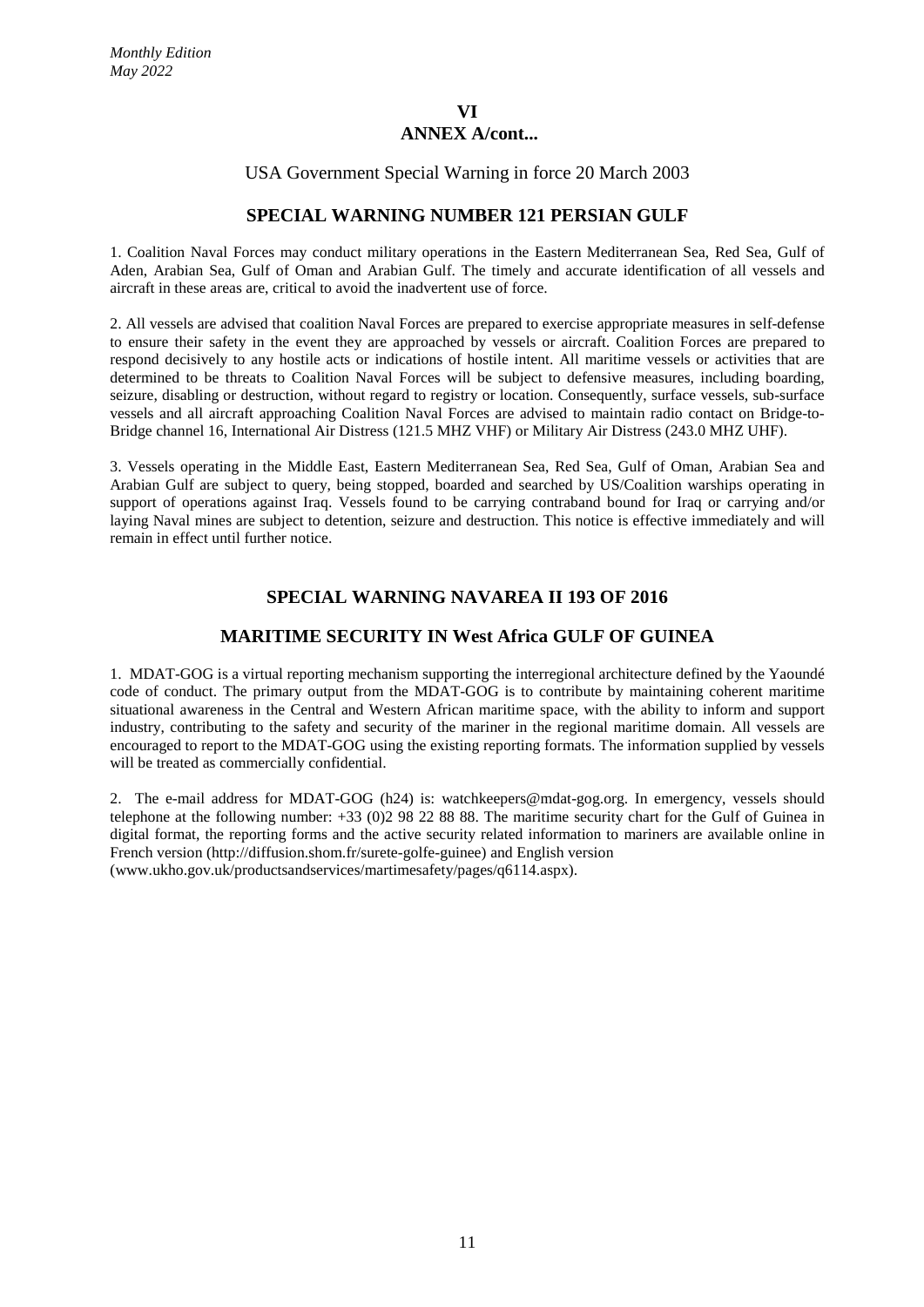## USA Government Special Warning in force 11 March 2005

## **SPECIAL WARNING NUMBER 122 EAST AFRICA**

1. The US Government has received unconfirmed information that terrorists may attempt to mount a maritime attack using speedboats against a western ship possibly in East Africa. No additional information is available on the planning, timing or intended targets of the maritime attack. This notice is effective immediately and will remain in effect until further notice.

## USA Government Special Warning in force 11 November 2005

## **SPECIAL WARNING NUMBER 123 EAST AFRICA**

1. Due to continuing conditions of armed conflict and lawlessness in Somalia and waters off its coast, mariners are advised to avoid the port of Muqdisho (Mogadishu) and to remain at least 200 nautical miles distant from the Somali coast. The US government does not have an embassy in Somalia and cannot provide services to US citizens.

2. Recent vessel hijackings off the east coast of Somalia demonstrate that pirates are able to conduct at sea hijackings from as far south as Kismaayo (Chisimayu) (00-22S), though vessels are advised to transit no closer than 02-00S, to as far north as Eyl (08-00N), and out to a distance of 170 miles. The first known attempt to hijack a cruise vessel occurred in November 2005. All merchant vessels transiting the coast of Somalia, no matter how far offshore, should increase anti-piracy precautions and maintain a heightened state of vigilance. Pirates are reported to have used previously hijacked ships as bases for further attacks.

3. Another reported pirate tactic has been to issue a false distress call to lure a ship close inshore. Therefore, caution should be taken when responding to distress calls keeping in mind it may be a tactic to lure a vessel into a trap.

4. Victimized vessels have reported two to three (2-3) speedboats measuring six to nine metres (6-9m) in length. Each vessel has a crew of three to six (3-6) armed men with AK-47s and shoulder launched rockets, which are opening fire on vessels in broad daylight in order to intimidate them into stopping.

5. To date, vessels that increase speed and take evasive maneuvers avoid boarding while those that slow down are boarded, taken to the Somali coastline, and released after successful ransom payment, often after protracted negotiations of as much as 11weeks.

## **NAVAREA IX 092 OF 2009**

1. A Merchant Vessel Voluntary Reporting Scheme has been established to increase security, provide anti-piracy support and to maintain the freedom of navigation to all vessels in the Indian Ocean, Arabian Sea, Persian Gulf, Gulf of Aden and the Red Sea.

2. Merchant vessels operating in these areas are strongly encouraged to liaise with the military authorities below. Any vessel or owner/operator/manager, which chooses not to report may delay any military assistance in the event of an incident and will not receive an updated threat assessment.

3. All vessels should send position reports to both:

 a. UK Maritime Trade Operation, Dubai E-mail: ukmto@eim.ae<br>Tel:  $+9715055232$  $+971$  50 552 3215 Fax: +971 4 306 5710 Telex: (51) 210473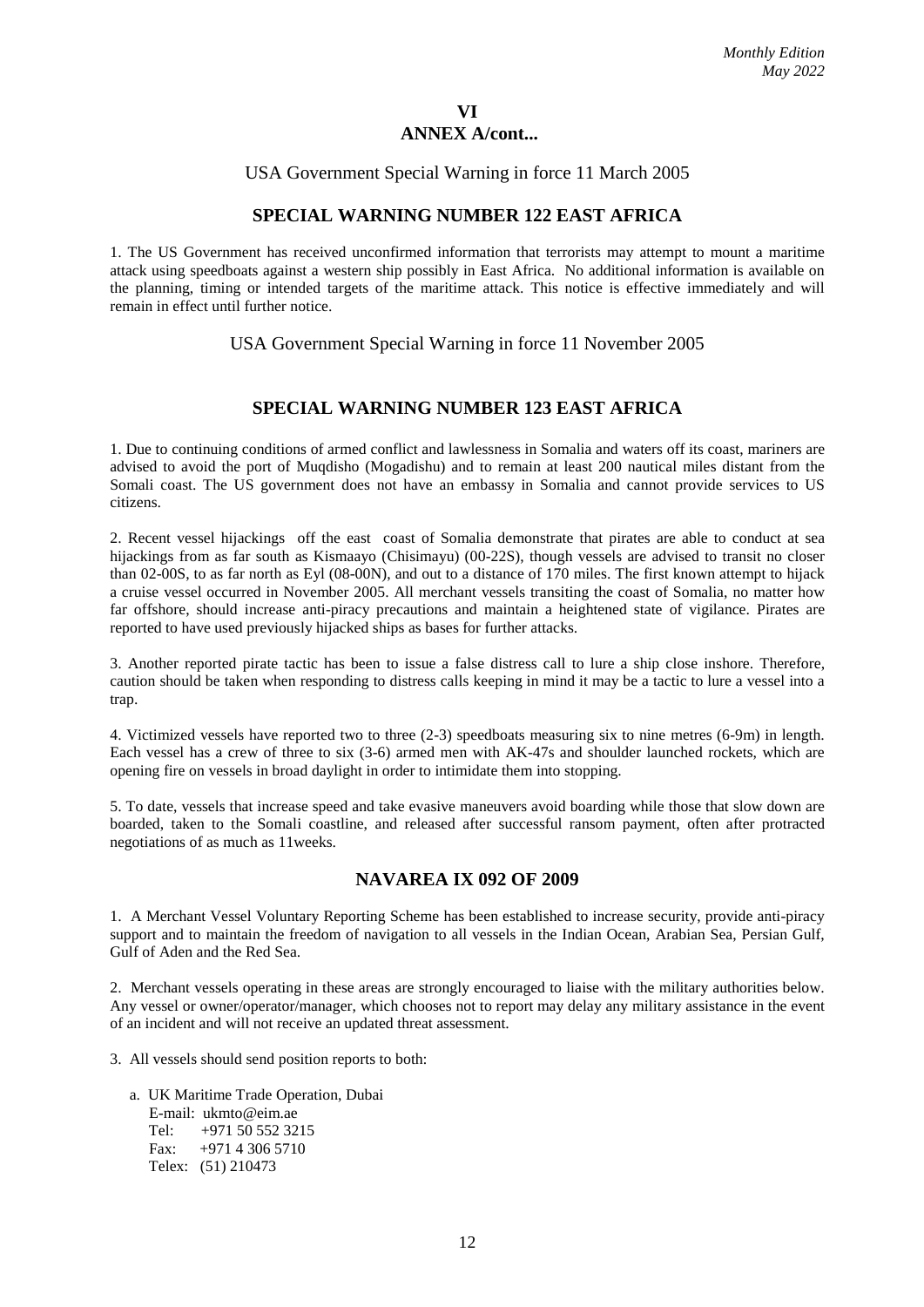## **NAVAREA IX 092 OF 2009/cont...**

#### b. Maritime Liaison Office, Bahrain (Marlo) E-mail: marlobahrain@me.navy.mil<br>Tel:  $+97339401395$ +973 3940 1395

4. In return, vessels will receive passage guidance, recommended routing, as well as the latest threat assessment from MTO, Dubai.

5. All masters are advised to ensure that prior to sailing through or entering the region, that the owners/operators/managers have registered the vessel with the Maritime Security Centre, Horn of Africa (MSCHOA), http://www.mschoa.eu.

6. The website offers group transit information in the Gulf of Aden and best management practice for vessel self protection.

Tel: +44 1923 958545.

## **SECURITY RELATED INFORMATION TO MARINERS**

#### **About Admiralty Security Related Information to Mariners**

1. Admiralty Maritime Security Planning Charts (Q Series) should be maintained so that they are fully up-to-date with the latest security-critical navigational information. The Admiralty Security Related Information to Mariners (SRIM) service provides all of the data you need to maintain the Q Series charts as well as additional security related information which will aid passage planning.

#### **Promulgation of Corrections to Q Series Planning Charts**

2. These charts will be updated/corrected using the established United Kingdom Hydrographic Office Notices to Mariners process.

#### **Promulgation of Security Related Information to Mariners (SRIM)**

3. New threats, embargo, exclusion zones and specific advice will be promulgated using the Security Related Information to Mariners (SRIM) and can be viewed by clicking on the relevant Q Chart Tab. The SRIM for each chart will be sequentially numbered and identified by a unique title as follows: Q6XXX/yr/zzz (e.g.Q6011/12/001) meaning the first SRIM of 2012 for chart Q6011.

#### **Data assurance**

4. The data and information within the Security Related Information to Mariners (SRIM) is compiled and validated by government and military officials directly involved within the operation and often trained by the UK Fleet AWNIS Unit. Where possible any safety critical information will be promulgated by the World Wide Navigational Warning System (WWNWS).

#### **Availability**

5. Admiralty Security Related Information to Mariners is provided free of charge on this website http://www.ukho.gov.uk/ProductsandServices/MartimeSafety/Pages/SRIM.aspx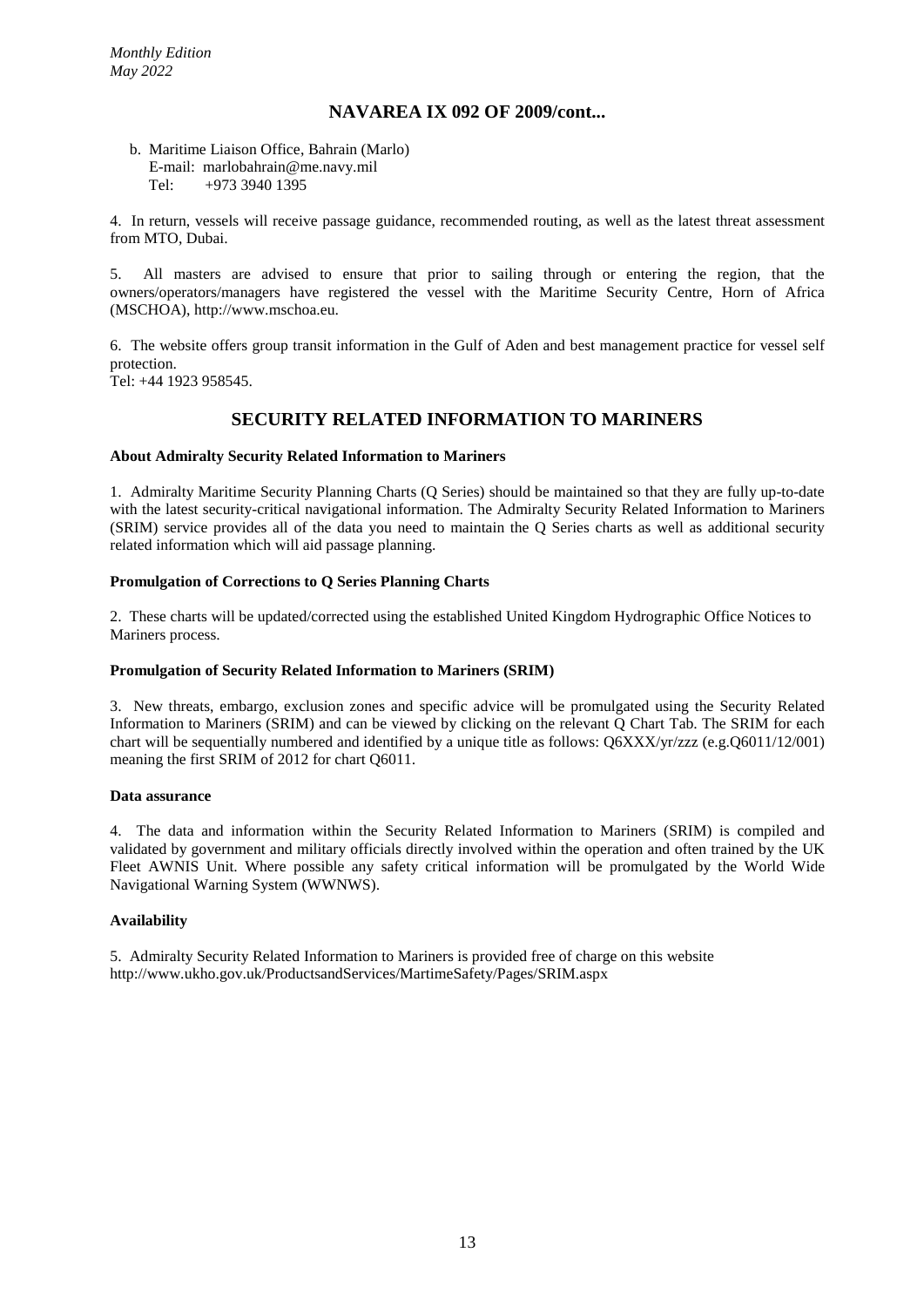## **CAUTION REGARDING USE OF ECDIS IN STANDARD DISPLAY MODE**

1. Mariners are advised of a potentially serious issue that has come to light relating to the way ECDIS displays and operates with some shoal soundings, marked as "reported" on paper charts that will not be visible when operating in the base or standard display modes and that may not trigger automatic grounding alarms in any display mode, even if their depth is less than the vessel safety depth set in the ECDIS. This is due to a specific manner of encoding these particular shoal soundings within S-57.

2. All ENCs produced by SANHO have been corrected where such soundings occur in navigable waters, beyond the first safety depth contour depicted in these ENCs.

3. As a precaution, mariners are alerted to this issue via NAVAREA warnings that have been transmitted in most regions. The text of the warning as broadcasted is as below. Updated information on this issue will be provided as it becomes available.

4. Mariners navigating beyond South African ENC coverage must consult the various promulgated notifications released by the ENC producer nations, covering this issue.

5. Mariners are advised that ECDIS may not display some isolated shoal depths when operating in "base or standard" mode. Route planning and monitoring alarms for these shoal depths may not always be activated. To ensure safe navigation and to confirm that a planned route is clear of such dangers, mariners should visually inspect the planned route and any deviations from it using ECDIS configured display "all data". The automated voyage planning check function should not be solely relied upon. The International Hydrographic Organisation (IHO) is leading technical action to resolve this matter. Further information will be available through Notices to Mariners.

6. Display Anomalies in some ECDIS. Mariners are advised that the International Hydrographic Organization (IHO) check data set shows that some ECDIS systems fail to display some significant underwater features in the standard display mode. The use of this check data set, issued through ENC service providers and available from the IHO website www.iho.int, to check the operation of ECDIS is strongly recommended. JRC has confirmed that certain versions of JRC ECDIS fail to display some types of wreck and obstructions, including stranded wrecks, in any display mode. Where JRC ECDIS is in use, paper charts should be the primary means of navigation until the ECDIS has been proved to operate correctly.

7. See [www.jrc.co.jp/eng/product/marine/whatsnew/20120313/index.html](http://www.jrc.co.jp/eng/product/marine/whatsnew/20120313/index.html) for further information.

#### **VISUAL INSPECTION OF PASSAGE PLANS**

8. As previously notified by NAVAREA warning, mariners using ECDIS are reminded not to rely solely on automated voyage planning and monitoring checks and alarms. Some ECDIS appear only to undertake route check functions on larger scale ENCs and therefore alarms might not activate. This may not be clearly indicated on the ECDIS display. Mariners should always undertake careful visual inspection of the entire planned route using the 'other / all' display mode to confirm that it, and any deviations from it, is clear of dangers.

9. Recent preliminary investigation indicates that some ECDIS may not display certain combinations of chart features and attributes correctly and on rare occasions may fail to display a navigationally significant feature. This appears to be caused by anomalous behaviour in some ECDIS software, especially early versions. The existence of such anomalies highlights the importance of maintaining ECDIS software to ensure that operational capability and reliability are maintained. It is recommended that appropriate checks are made with the equipment manufacturer. This is of particular importance where ECDIS is the only source of chart information available to the mariner.

10. The International Hydrographic Organization (IHO) is investigating these matters in consultation with ECDIS equipment manufacturers. Further information will be made available through Notices to Mariners and within the UK element of the README.TXT file included on ENC service media.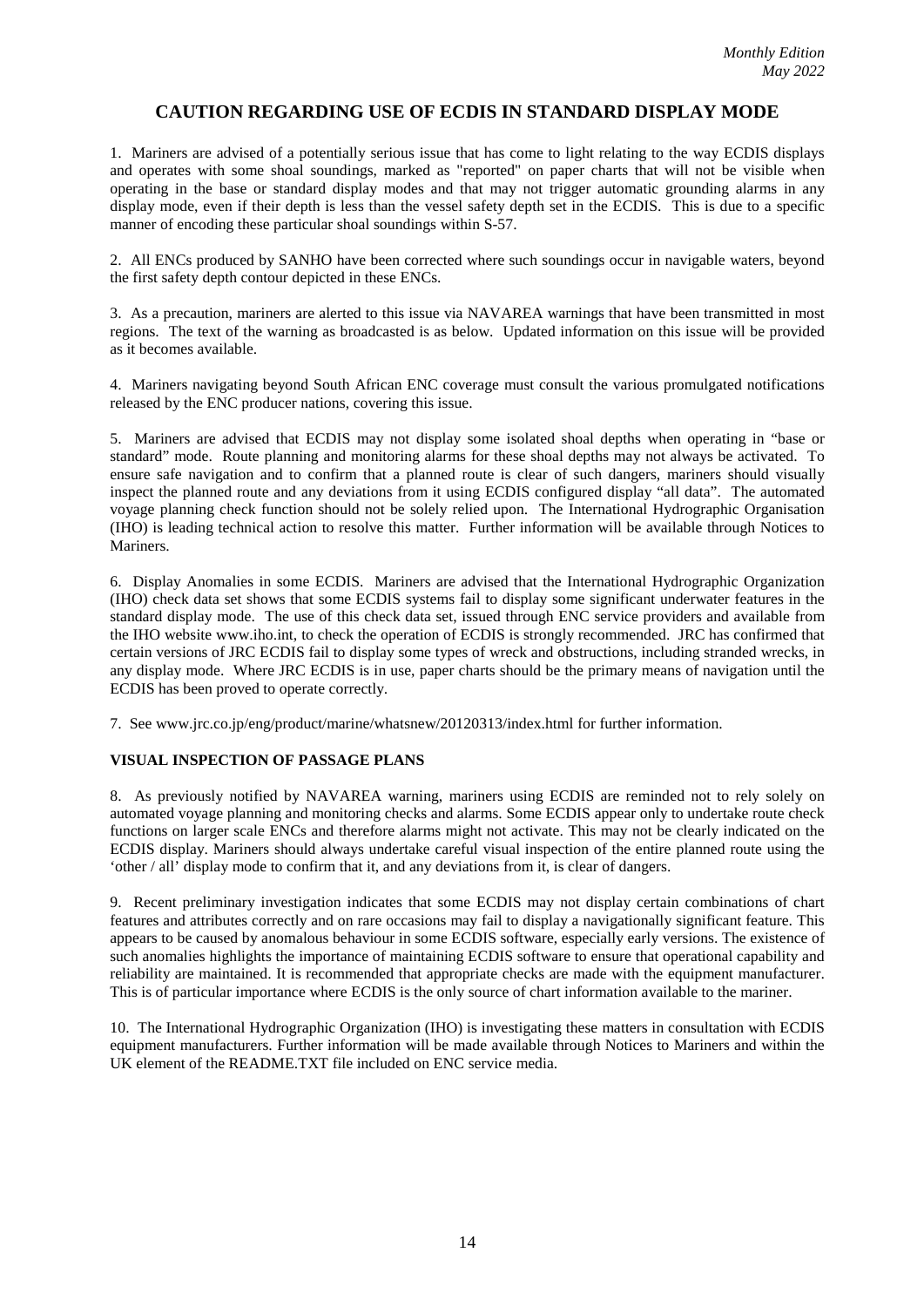## **OPERATING ANOMALIES IDENTIFIED WITHIN ECDIS**

1. The Sub-Committee on Safety of Navigation, at its fifty-eighth session (2 to 6 July 2012), was tasked by the Maritime Safety Committee at its ninetieth session to circulate further guidance or information that becomes available on operating anomalies identified within ECDIS to supplement the guidance in MSC.1/Circ.1391, and has developed the attached information for the guidance of all concerned.

2. Member Governments are invited to bring the attached information, in the annex and appendix, to the attention of all concerned and, in particular:

a. ensure that mariners are aware of the potential for some ECDIS to exhibit display and alarm behaviour anomalies;

b. alert mariners to the characteristics of these anomalies;

c. note the list of the currently identified anomalies and related advice;

d. alert the maritime community to the existence and use of the International Hydrographic Organization (IHO) Data Presentation and Performance Check (DPPC) dataset and to ensure that all installed ECDIS and training equipment is checked; and

e. continue to observe the guidance in MSC.1/Circ.1391 dated 7 December 2010 in particular to encourage vessels under their flag to report anomalies with sufficient detail on the ECDIS equipment and ENCs to allow analysis.

#### **Introduction**

1. The following information and guidance is provided to assist all those involved in the use of ECDIS.

#### **ECDIS anomalies**

2. A number of ECDIS operating anomalies have been identified. Due to the complex nature of ECDIS, and in particular because it involves a mix of hardware, software and data, it is possible that further anomalies may exist.

3. These anomalies are particularly apparent in ECDIS units that have been built and type-approved to ECDIS Performance Standards (resolution A.817(19), as amended), (i.e. before 2009). However, ECDIS units typeapproved to the revised ECDIS Performance Standards (resolution MSC.232(82)) are still vulnerable to the limitations in appendix, item 5(a).

4. An ECDIS anomaly is an unexpected or unintended behaviour of an ECDIS unit which may affect the use of the equipment or navigational decisions made by the user.

5. Examples include, but are not limited to:

- a. failure to display a navigational feature correctly, such as:
	- navigation areas recently recognized by IMO such as PSSA (Particularly Sensitive Sea Area) and ASL (Archipelagic Sea Lanes);
	- lights with complex characteristics; and
	- underwater features and isolated dangers;
- b. failure to detect objects by "route checking" in voyage planning mode;
- c. failure to alarm correctly; and
- d. failure to manage a number of alarms correctly.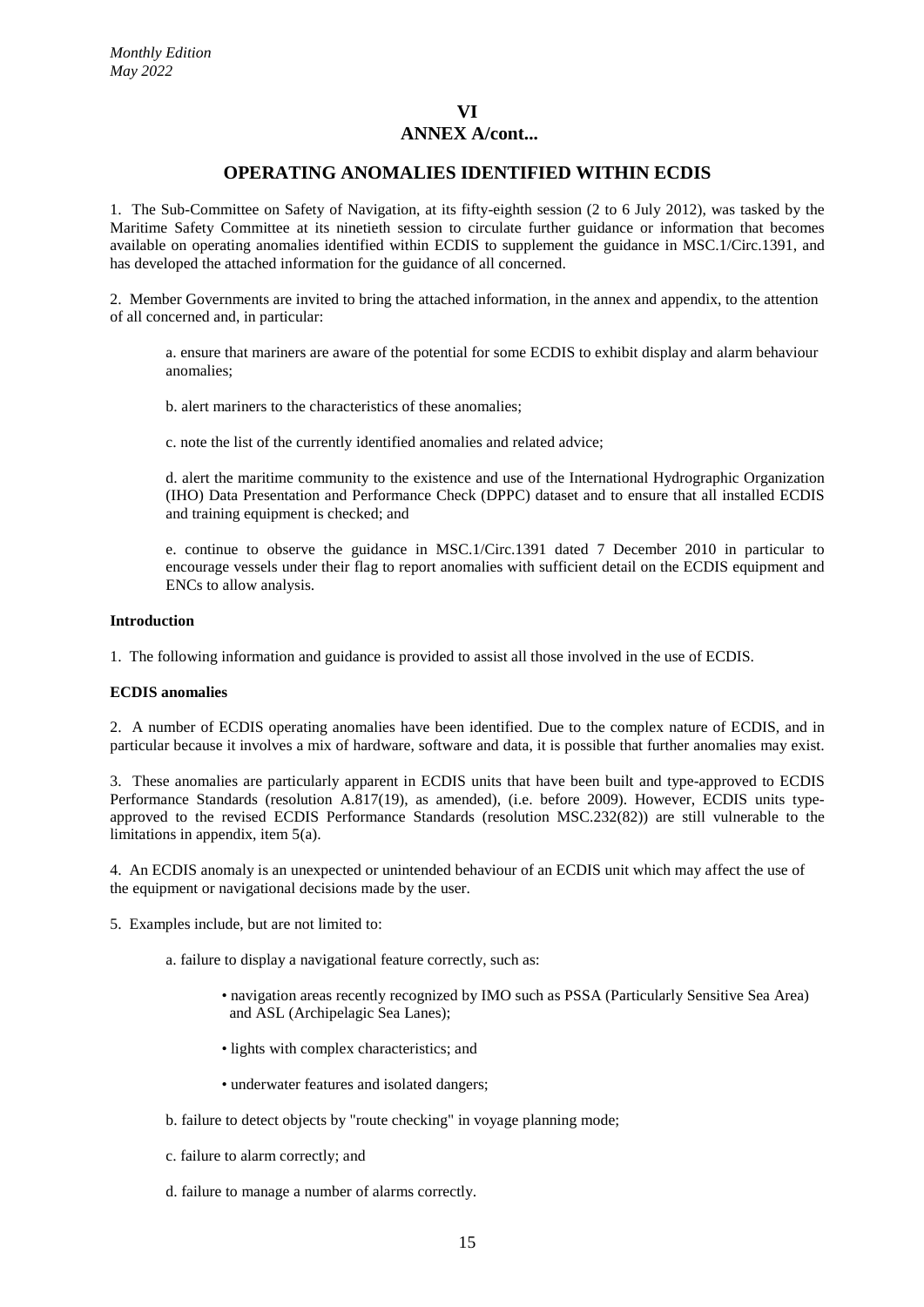6. The existence of such anomalies highlights the importance of maintaining ECDIS software to ensure that operational capability and reliability are maintained in accordance with SN.1/Circ.266/Rev.1. It is recommended that appropriate checks are made with the equipment manufacturer. This is of particular importance where ECDIS is the only source of chart information available.

7. A list of the known anomalies with advice, and information on whether or not the DPPC dataset checks for each anomaly, is in the appendix.

#### **IHO ECDIS Data Presentation and Performance Check (DPPC) dataset**

8. IHO has produced an ECDIS DPPC dataset that allows mariners to check some important aspects of the operation of their ECDIS. This dataset contains two fictitious ENC cells which navigating officers can load into their ECDIS units to assess operating performance and to determine whether there may be any display anomalies that either need to be remedied or otherwise managed in the way that the ECDIS is operated. If the check highlights a problem, the accompanying guidance notes with the check dataset offer suggested courses of action. The check dataset and accompanying instructions can be obtained from ENC service providers, or can be downloaded from the IHO website at:

www.iho.int/srv1/index.php?option=com\_content&view=article&id=585:news&catid=166:1newslinks&Itemid=828.

#### **LIST OF ECDIS APPARENT OPERATING AND DISPLAY ANOMALIES (NOT IN PRIORITY ORDER)**

In the following list, items 1, 2, 3, 4, 5(b), 6, 7, and 11 are checked by the IHO DPPC dataset dated November 2011:

1. Inability to correctly display symbols for recently-approved IMO features such as ASLs or PSSAs (SN.1/Circ.266/Rev.1 refers) – ECDIS equipment that does not have the latest version of the IHO Presentation Library installed will, instead of displaying the correct symbol, either show question marks (?) or nothing at all. In some cases the ECDIS may fail to load an ENC that includes such data. An ECDIS retains its type approval certificate regardless of the version of the Presentation Library installed.

#### *Workaround – interrogate any "?" symbol displayed using the "pick report" or refer to paper charts and/or publications.*

2. Incorrect display of foul areas and obstructions in some ECDIS equipment – some ECDIS models do not show some underwater features in Standard display mode as expected (however they do activate appropriate alarms). These features are only displayed when the "All" or "Other" display mode is used. Also in some cases different symbols are used to depict these features.

*Workaround – use Mode "All" or "Other".*

3. On some occasions some stranded/dangerous wrecks and obstructions may not display in any mode; it is believed that this is limited to some ECDIS versions from a single manufacturer who has now produced a software amendment to resolve the problem.

#### *Workaround – use paper charts.*

4. An object that falls on a contour line may fail to display in "Standard" Mode in some ECDIS equipment. *Workaround – use Mode "All" or "Other".*

5. Small (point) land areas, especially those depicted only on small scale (usage band 1 and 2) ENCs may not always be clearly displayed and do not always activate alarms in route planning or route monitoring modes in some ECDIS equipment:

a. it is possible for small land features to be obscured by other chart detail such as names or contour labels; and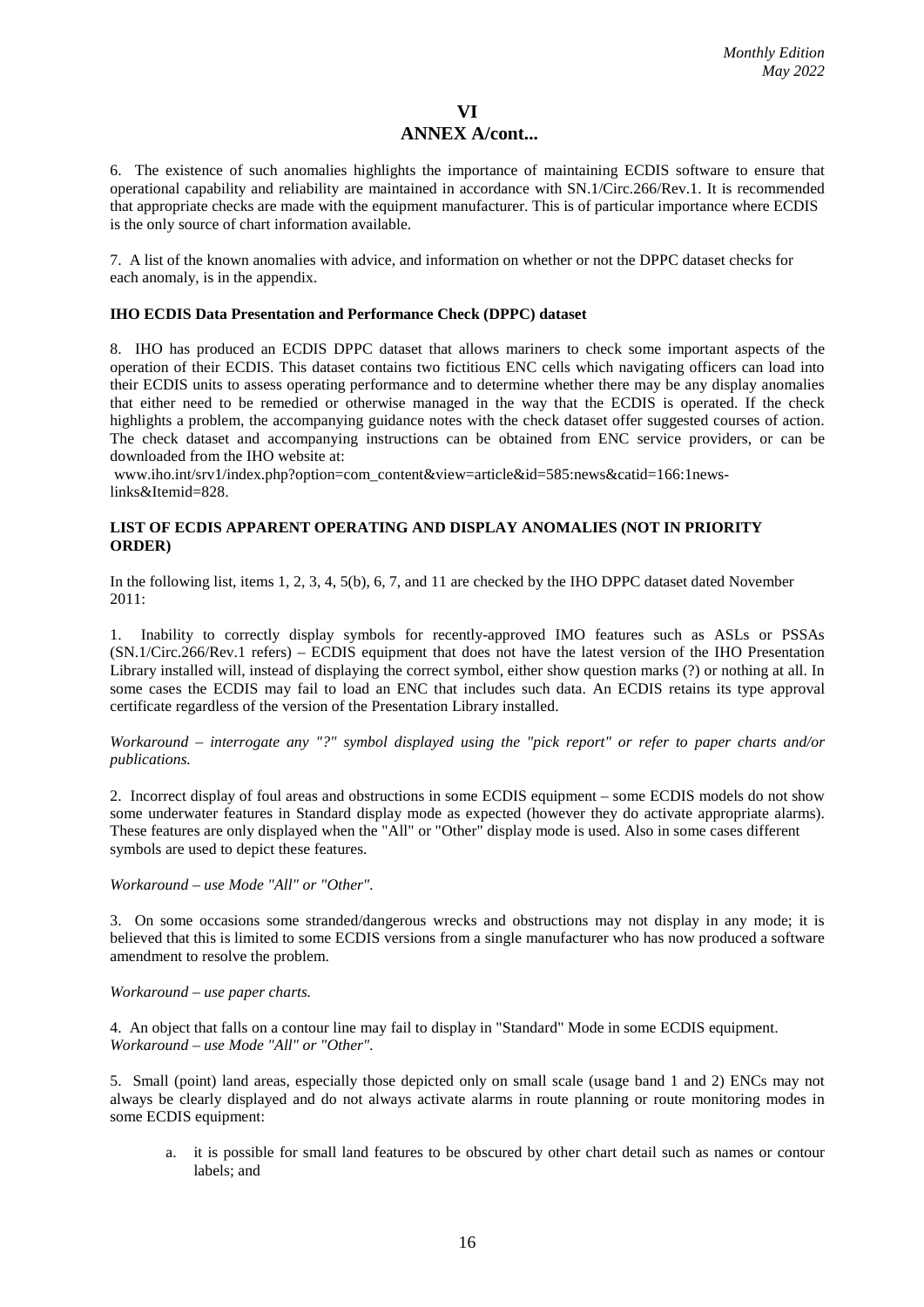b. some ECDIS equipment may not conduct route checks on small scale ENCs and may not therefore provide an appropriate warning. Where this is the case the land area may not be detected by the "look-ahead" function during route monitoring.

#### *Workaround – careful manual inspection of the largest scale ENC available.*

Due to the limitations of ECDIS referred to in 5(a) above, mariners (even those using the most modern systems) should always undertake careful visual inspection of the entire planned route using the "Other/All" display mode to confirm that it, and any deviations from it, are clear of dangers.

6. Incorrect display of the coloured arcs of light sectors – some ECDIS may not display the coloured arcs of complex lights as intended. This is especially prevalent where the sectors straddle 0/360deg (North).

#### *Workaround – use "pick report" function to check light sectors.*

7. Some early models of ECDIS are unable to display correctly time-variable data encoded in ENCs. For example features with Date Start and Date End attributes used for the implementation of new Traffic Routeing measures in ENCs may not be depicted correctly; the result being that both old and new instances are displayed simultaneously. Tests for this were not included in IEC61174 Ed1.

#### *Workaround – use "pick report" function to determine Start/End date/time.*

8. Tidal stream data not available in usable form – some early models of ECDIS only provide a comma-separated list of values which is difficult to interpret and use.

#### *Workaround – use Tidal Stream Atlases external to ECDIS.*

9. Display of anchorage, berth and channel names may not be easily visible to the mariner and the radius of a maximum swinging circle may not be shown.

*Workaround – use "All" or "Other" display mode and "pick report" function to obtain swinging circle information; VTS/Port Authority communications will be able to clarify any necessary names.*

10. Three hundred and sixty degree landfall lights not always prominent in comparison to shorter range sector lights.

#### *Workaround – mariners to be aware – use "pick report" to verify light characteristic.*

11. ENCs may include certain shoal soundings, especially reported depths, which have been encoded in such a way that they do not display in "Standard" Mode and might not activate an alarm even where the depth is less than the safety contour setting. Most Hydrographic Offices have reported to the IHO that they have updated the relevant ENCs to ensure that significant depths are displayed in Standard Mode.

*Workaround – operate in a display Mode where all soundings are shown.*

12. Areas of foul ground that have no known depth value may be depicted in some ECDIS as isolated dangers and shown in "Standard" mode; this can result in unnecessary screen clutter.

*Workaround – no workaround for clutter problem, mariners to be aware and use "pick report" function to determine if the feature is a danger.*

13. Where ECDIS includes an option to show isolated dangers in waters shoaler than the safety contour value the symbology used may vary between manufacturers.

*Workaround – mariners to be aware and to use "All" or "Other" Mode when operating in such areas.*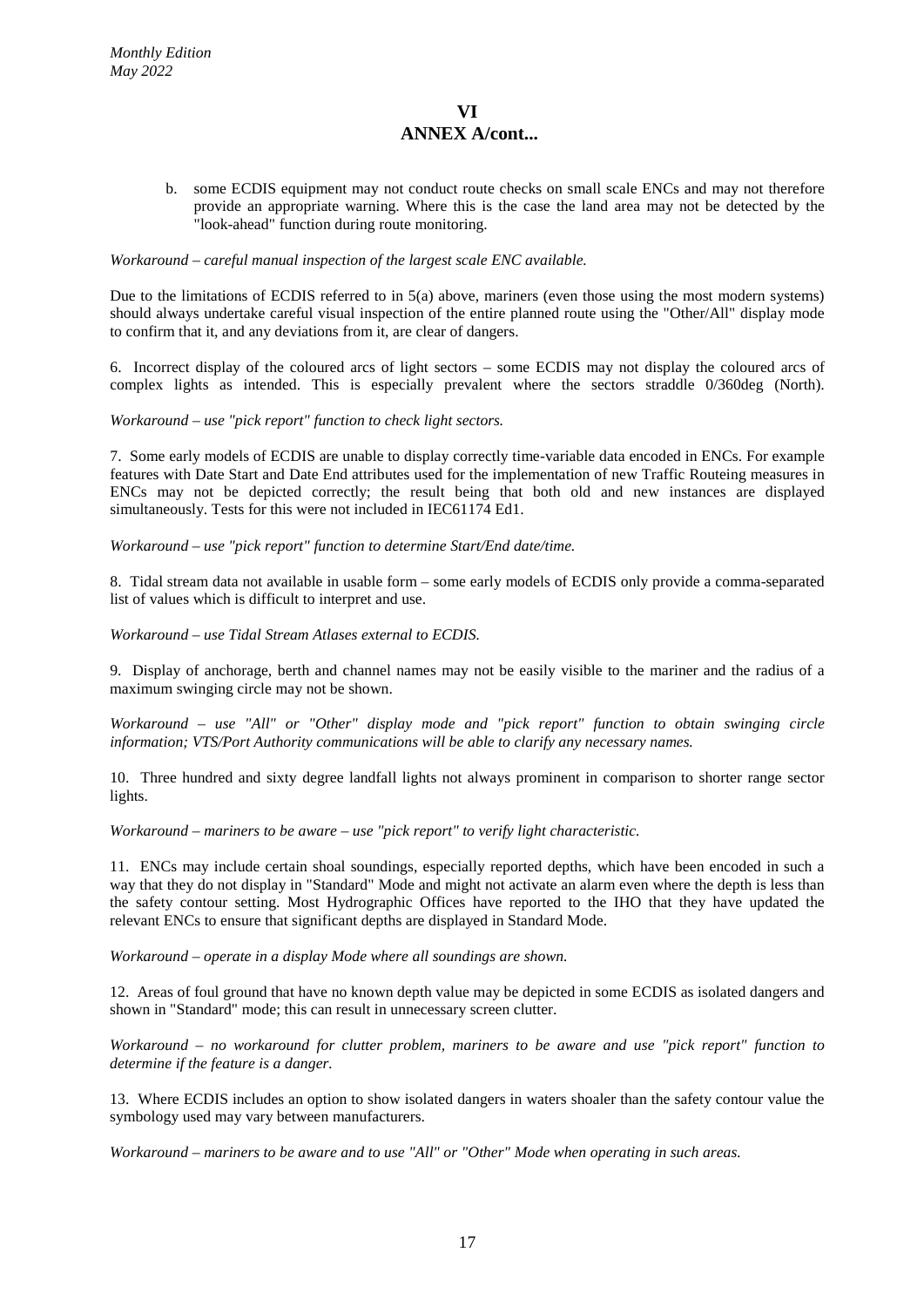14. Screen clutter can be a problem when displaying smaller scale ENCs for areas where larger scale coverage is also loaded in ECDIS. This can be more apparent when the user zooms out. This is due to a combination of each manufacturer's ENC loading strategy and the individual ENC producer's encoding policy. Where HOs use SCAMIN (scale minimum) attributes on chart features then this problem is minimized. The intention of the IHO standard is that ECDIS should not display ENC data which has a compilation scale significantly different from the display scale in use. Improvements could be made, in future, by adopting a standardized ENC loading strategy based on a scale range defined within the ENC.

*Workaround – the situation can be improved through use of the standard display mode during voyage monitoring and appropriate (but not over) use of the zoom function. This technique has been included in the IMO 1-27 Model Course syllabus.*

15. In some ECDIS equipment the text for some notes in the ENC may be truncated or not displayed at all, and therefore is not available to the mariner.

*Workaround – no workaround available; mariners should advise ENC service providers where they observe this problem.*

16. Unnecessary alarms and indications – feedback from mariners shows that ECDIS can produce excessive and distracting alarms. This is due to a combination of the interpretation of the requirements of the ECDIS Performance Standards and the ENC encoding. Some control over the number of alarms and indications is available to the mariner in ECDIS built to the revised Performance Standards (resolution MSC.232(82)) but this is not always recognized.

*Workaround – the methods available to minimize alarms are included in the IMO 1-27 Model Course syllabus*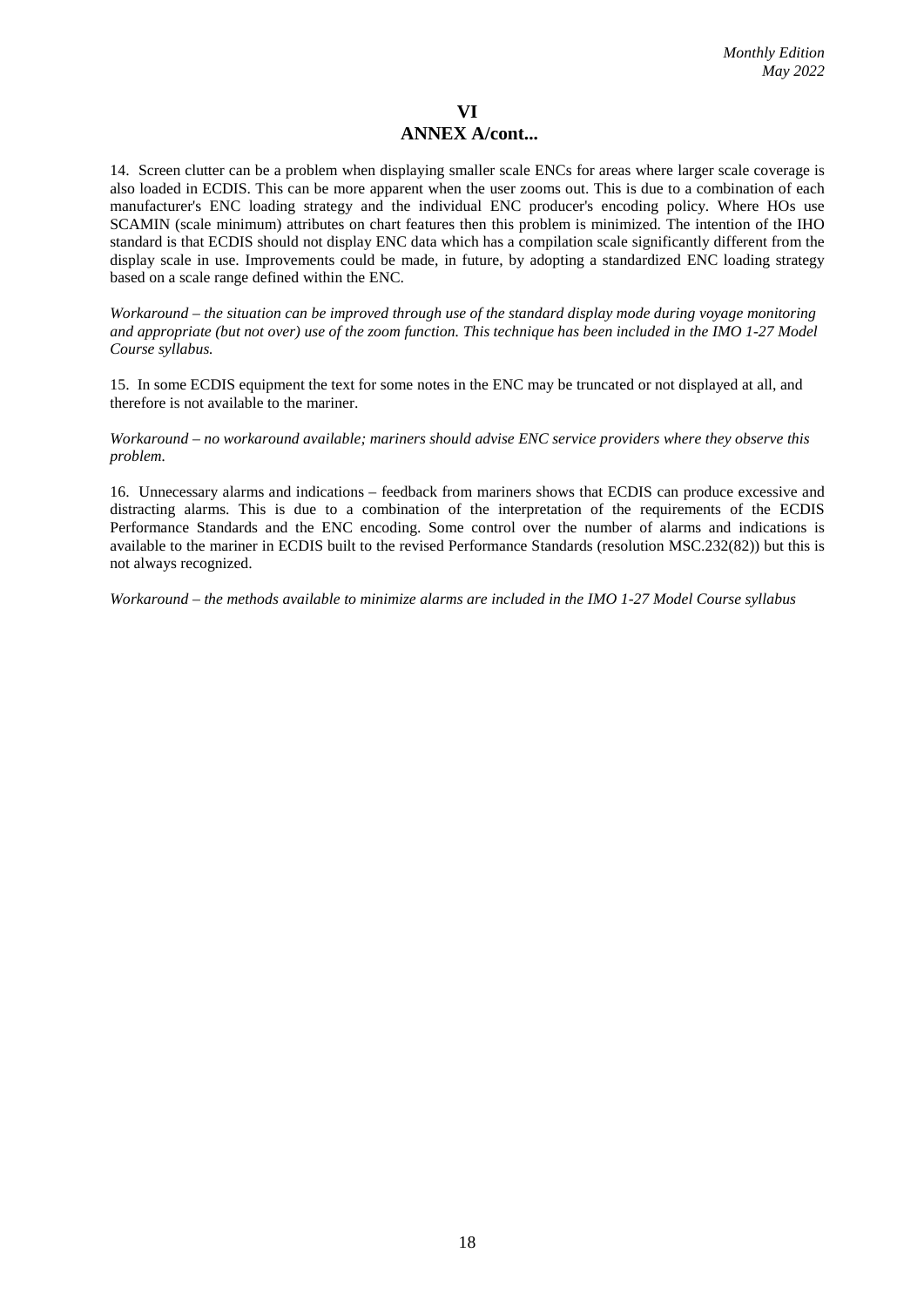# SOUTH AFRICAN NAVY HYDROGRAPHIC OFFICE

**HYDROGRAPHIC NOTE SAN HO-16**<br>the reporting of navigational dangers and changes (ver 2011.1) For the reporting of navigational dangers and changes (ver 2011.1) observed at sea by mariners navigating beyond harbours

| <b>GENERAL LOCALITY</b>                                                                        |                                                            |  |                                         |                                 |
|------------------------------------------------------------------------------------------------|------------------------------------------------------------|--|-----------------------------------------|---------------------------------|
| <b>CHART(s) AFFECTED</b>                                                                       |                                                            |  | <b>Edition Date</b>                     |                                 |
| <b>ENC(s) AFFECTED</b>                                                                         |                                                            |  | <b>Edition/ Update</b><br><b>Number</b> |                                 |
|                                                                                                | DETAILS OF CHANGES/ DANGERS OBSERVED                       |  |                                         |                                 |
|                                                                                                | Changes in navigational aids or dangers or useful new aids |  |                                         |                                 |
|                                                                                                |                                                            |  |                                         |                                 |
|                                                                                                |                                                            |  |                                         |                                 |
|                                                                                                |                                                            |  |                                         |                                 |
|                                                                                                |                                                            |  |                                         |                                 |
| <b>Date of Observation</b>                                                                     |                                                            |  | Time observed<br>(UTC)                  |                                 |
|                                                                                                | POSITION OF DANGER OR FEATURE DESCRIBED ABOVE              |  |                                         |                                 |
| Latitude                                                                                       | Longitude                                                  |  | <b>Position Method</b>                  | Vertical datum                  |
|                                                                                                |                                                            |  | GPS/Radar/Sextant/other                 |                                 |
| <b>Position System Details</b>                                                                 |                                                            |  |                                         |                                 |
| <b>Sextant Angle Details</b>                                                                   |                                                            |  |                                         |                                 |
| <b>Echo Sounder used</b>                                                                       |                                                            |  | <b>Transducer Depth</b>                 |                                 |
| <b>Accompanying plots</b><br>and photographs<br>(if any)                                       | (details)                                                  |  |                                         |                                 |
|                                                                                                | <b>VESSEL AND OBSERVER DETAILS</b>                         |  |                                         |                                 |
| <b>Vessel Name</b>                                                                             |                                                            |  | <b>Vessel Type</b>                      |                                 |
| Master/Observer's<br><b>Name</b>                                                               |                                                            |  | Signature                               |                                 |
| E-mail                                                                                         |                                                            |  | Telephone                               |                                 |
| Fax                                                                                            |                                                            |  | Other                                   |                                 |
| PLEASE RETURN THIS COMPLETED FORM TO                                                           |                                                            |  |                                         |                                 |
| <b>The National</b><br>Hydrographer, SA Navy<br>Private Bag X1<br>TOKAI,<br><b>RSA</b><br>7966 | Telephone:<br>+27217872408                                 |  | Fax: +27217872233                       | E-mail:<br>hydrosan@iafrica.com |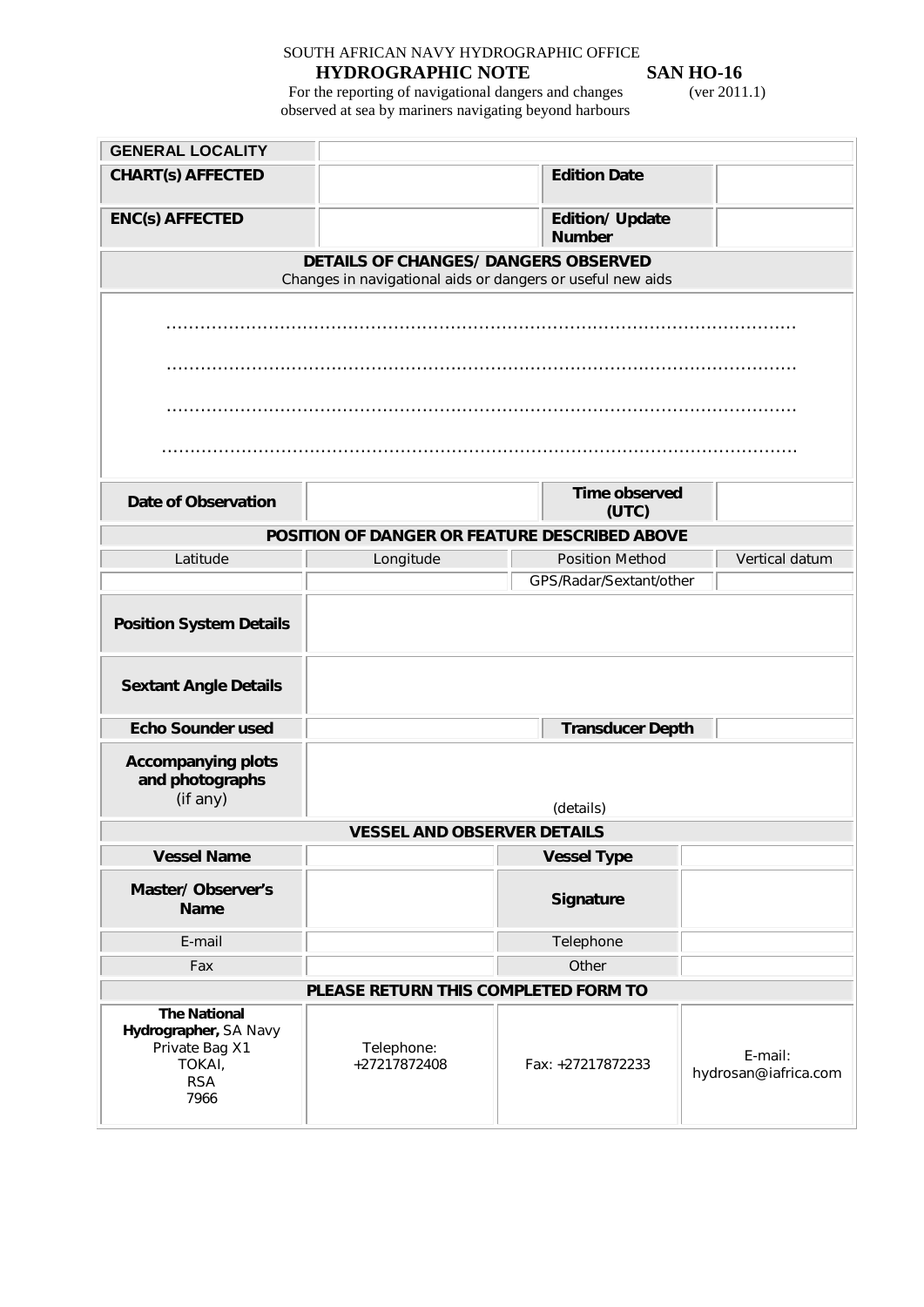# SOUTH AFRICAN NAVY HYDROGRAPHIC OFFICE

**HYDROGRAPHIC NOTE** SAN HO-16<br>the reporting of navigational dangers and changes (ver 2011.1) For the reporting of navigational dangers and changes observed at sea by mariners navigating beyond harbours

#### **INSTRUCTIONS**

1. This form and its instructions have been designed to help both the sender and the recipient. It should be used, or followed closely, whenever appropriate. Form *SAN HO-16a* lists the information required for South African Sailing Directions and should be used as an aide memoir to this form if necessary. Mariners are requested to notify the National Hydrographer of the South African Navy, when new or suspected dangers to navigation are discovered, changes observed in aids to navigation, or corrections to publications seen to be necessary. *The Mariner's Handbook (NP 100) Chapter 8* gives general instructions. The provisions of international and national laws should be complied with when forwarding such reports.

2. When a **position** is defined by sextant angles or bearings (true or magnetic being specified) more than two should be used in order to provide a check. Distances observed by radar should be quoted if available. Latitude and longitude should only be used specifically to position the details when they have been fixed by astronomical observations or GPS and a full description of the method, equipment and datum (where applicable) used should be given.

3. A cutting from the largest scale chart is the best medium for forwarding details, the alterations and additions being shown thereon in red. When requested, a new copy will be sent in replacement of a chart that has been used to forward information, or when extensive observations have involved defacement of the observer's chart. If it is preferred to show the amendments on a tracing of the largest scale chart (rather than on the chart itself) these should be in red as above, but adequate details from the chart must be traced in black ink to enable the amendments to be fitted correctly.

4. When **soundings** are obtained and a paper echo sounding trace is available, the echo sounding trace should be marked with times, depths, etc., and forwarded with the report. It is important to state whether the echo sounder is set to register depths below the surface or below the keel; in the latter case the vessel's draught should be given. Time and date should be given in order that corrections for the height of the tide may be made where necessary. The make, name and type of the echo sounder should also be given.

5. Modern **echo sounders** frequently record signals from echoes received back after one or more rotations of the stylus have been completed. Thus with a set whose maximum range is 500m, an echo recorded at 50m may be from depths of 50m, 550m or even 1050m. Soundings recorded beyond the set's nominal range can usually be recognized by the following:

- (a) the trace being weaker than normal for the depth recorded,
- (b) the trace passing through the transmission line,
- (c) the feathery nature of the trace.

As a check that apparently shoal soundings are not due to echoes received beyond the set's nominal range, soundings should be continued until reasonable agreement with charted soundings is reached. However, soundings received after one or more rotations of the stylus can still be useful and should be submitted if they show significant differences from charted depths.

6. Reports which can not be confirmed or are lacking in certain details should not be withheld. Shortcomings should be stressed and any firm expectation of being able to check the information on a succeeding voyage should be mentioned.

7. Reports of **shoal soundings**, uncharted dangers and navigational aids out of order should, at the mariner's discretion, also be made by radio to the nearest coast radio station. The draught of modern tankers is such that any uncharted depth under 30 metres may be of sufficient importance to justify a radio message.

8. **Port information** should be forwarded on Form *SAN HO-16a* together with Form *SAN HO-16*. Where there is insufficient space on the form an additional sheet should be used.

*Note*: An acknowledgement or receipt will be sent and the information then used to the best advantage which may mean immediate action or inclusion in a revision in due course. When a Notice to Mariners is issued, the sender's ship or name is quoted as authority unless (as sometimes happens) the information is also received from other authorities. Further communication should only be expected when the information is of outstanding value or has unusual features.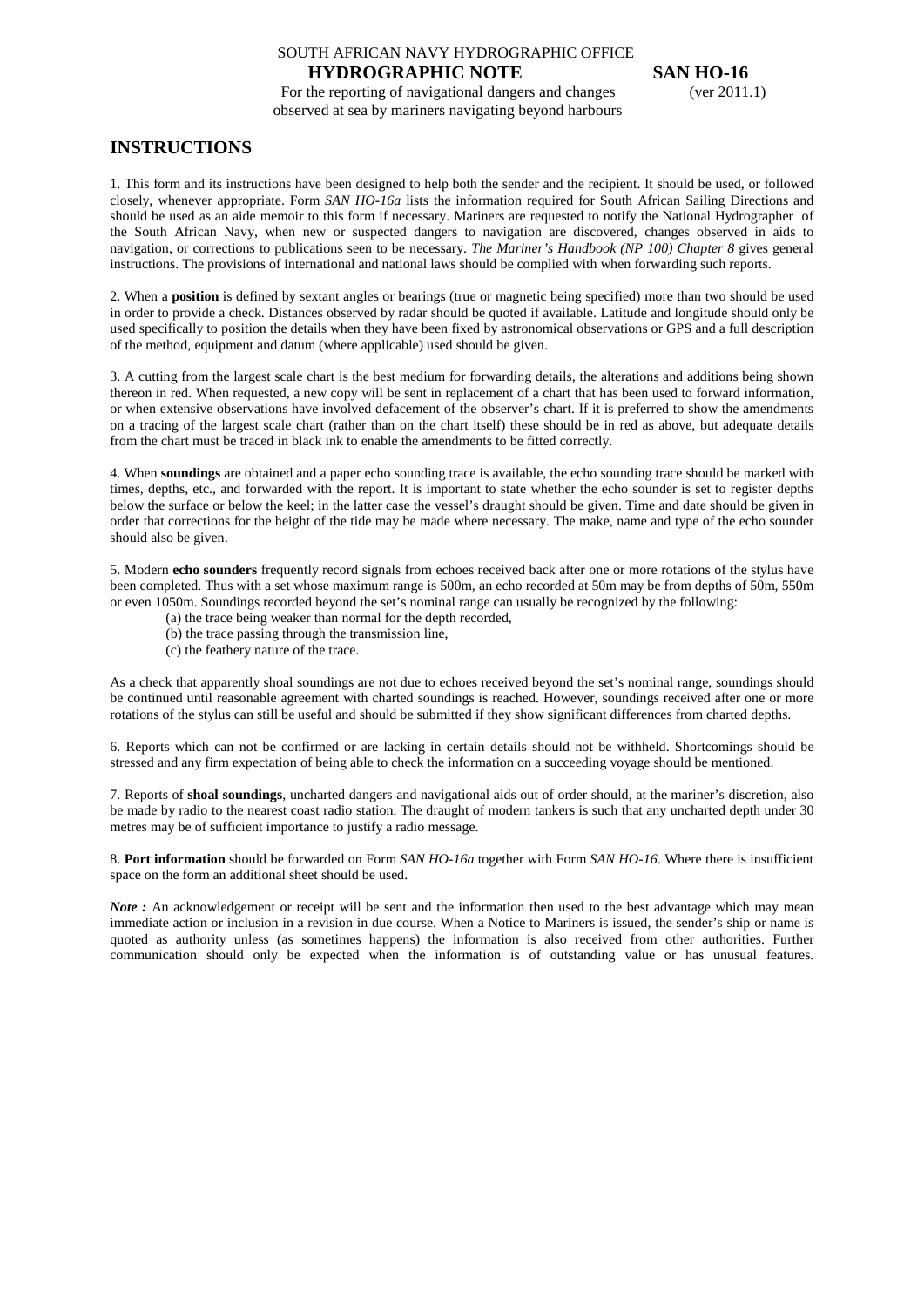# SOUTH AFRICAN NAVY HYDROGRAPHIC OFFICE

# **HYDROGRAPHIC NOTE** SAN HO-16a<br>the reporting of navigational dangers and changes (ver 2011.1)

For the reporting of navigational dangers and changes (ver 2011.1) observed at sea by mariners concerning ports and harbours

| <b>Name of Port/Harbour</b>                                                                      |  |
|--------------------------------------------------------------------------------------------------|--|
|                                                                                                  |  |
|                                                                                                  |  |
| <b>General Remarks</b><br>Principle activities and trade.<br>Latest population figures and date. |  |
| Number of ships or tonnage<br>handled per year.                                                  |  |
| Maximum size of vessel handled.                                                                  |  |
| Copy of Port Handbook (if avail).                                                                |  |
| <b>Anchorages</b><br>Designation, depths, holding ground,<br>shelter afforded.                   |  |
| <b>Pilotage</b>                                                                                  |  |
| Authority for requests.                                                                          |  |
| Embark position.                                                                                 |  |
| Regulations                                                                                      |  |
| <b>Directions</b><br>Entry and berthing information.                                             |  |
| Tidal streams.                                                                                   |  |
| Navigational aids.                                                                               |  |
| <b>Tugs</b><br>Number available.                                                                 |  |
| <b>Wharves and Quays</b><br>Names, numbers or positions                                          |  |
| & lengths.                                                                                       |  |
| Depths alongside.                                                                                |  |
| <b>Cargo Handling</b><br>Containers, lighters, Ro-Ro<br>etc.                                     |  |
|                                                                                                  |  |
| <b>Repairs</b><br>Hull, machinery and underwater.                                                |  |
| Shipyards.                                                                                       |  |
| Docking or slipping facilities.<br>(Give size of vessels handled or<br>dimensions.)              |  |
| Divers.                                                                                          |  |